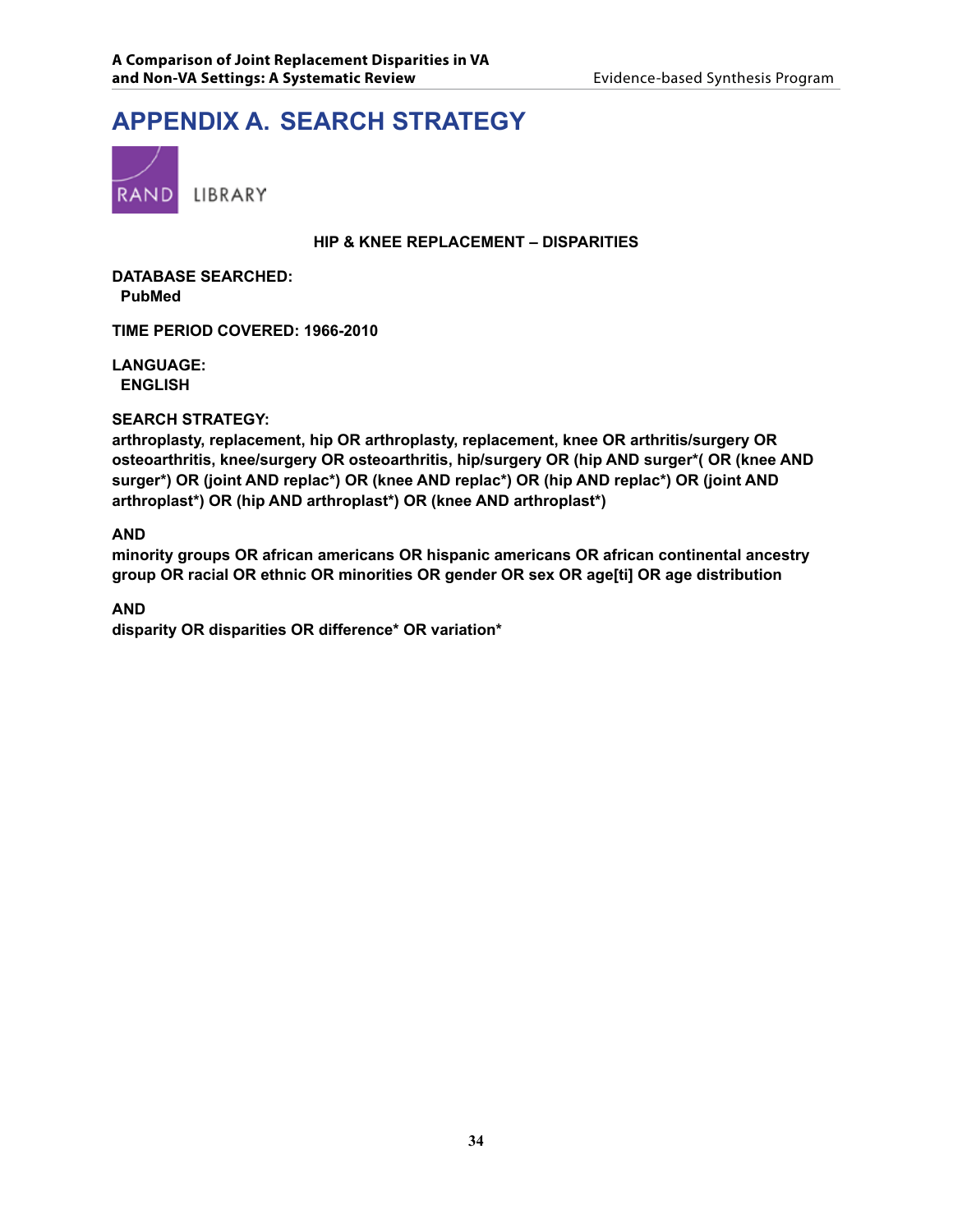# **APPENDIX B. Study Selection Form**

| <b>Reviewer:</b>                                                             |
|------------------------------------------------------------------------------|
|                                                                              |
|                                                                              |
| 5. Are veterans discussed, either as the main<br>focus or as a sub-category? |
|                                                                              |
| 6. What is the study design?                                                 |
| Systematic review or Meta-Analysis □                                         |
| 7. What is the approximate sample size?                                      |
| 8. Study origin?                                                             |
| Specify:                                                                     |
| 9. Mark as Background Article                                                |
|                                                                              |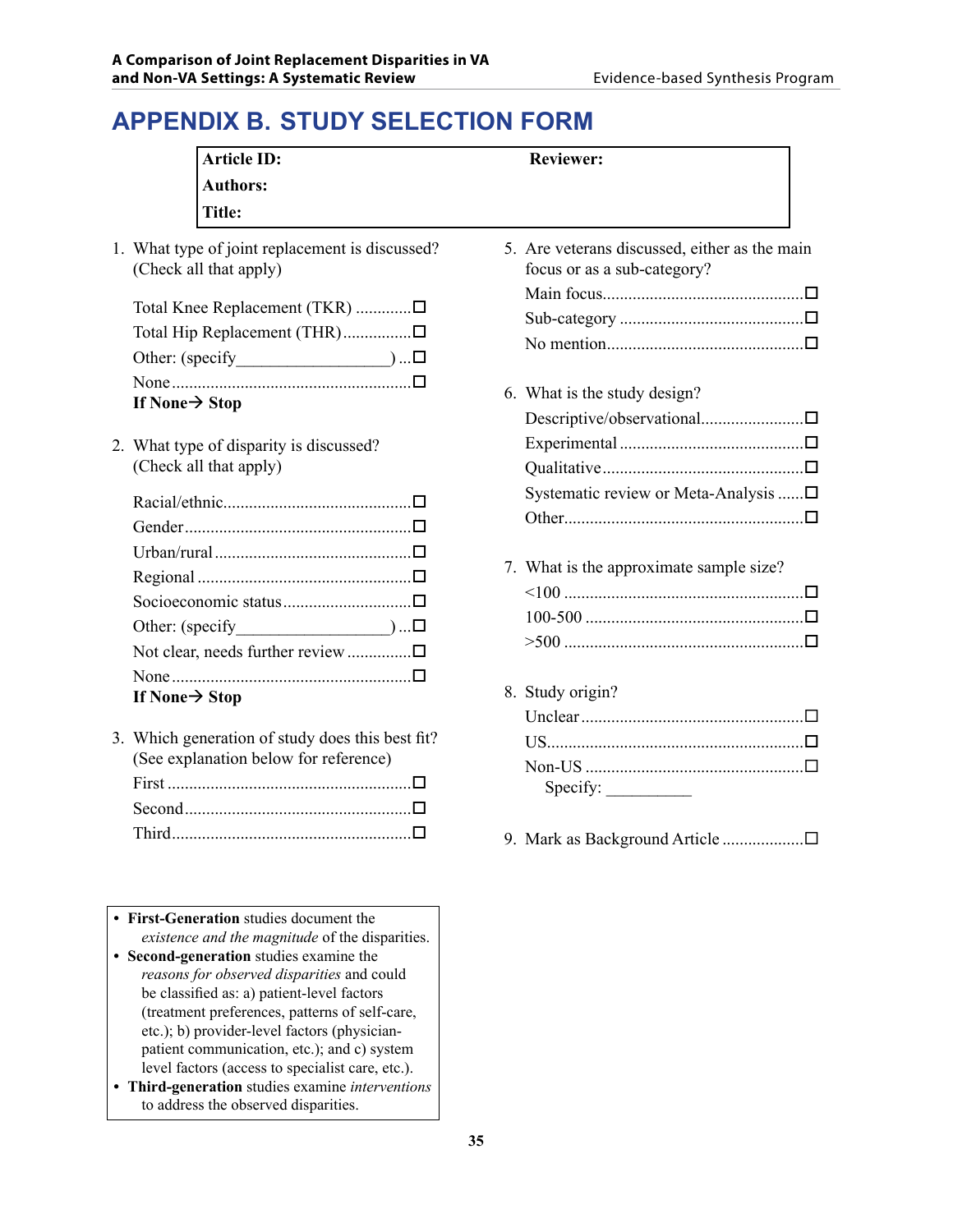## **APPENDIX C. Data Extraction Form**

| ID:<br>Reviewer:                                                                                                                                                                                      |                                                                                                                                                                                                                                                                                   |
|-------------------------------------------------------------------------------------------------------------------------------------------------------------------------------------------------------|-----------------------------------------------------------------------------------------------------------------------------------------------------------------------------------------------------------------------------------------------------------------------------------|
| Author:                                                                                                                                                                                               |                                                                                                                                                                                                                                                                                   |
| Title:                                                                                                                                                                                                |                                                                                                                                                                                                                                                                                   |
| 1. Is the study based solely in the US?                                                                                                                                                               | 7. What is the study design?                                                                                                                                                                                                                                                      |
| 2. Does the article examine an intervention to<br>address the<br>If Yes, specify:                                                                                                                     |                                                                                                                                                                                                                                                                                   |
| 3. What is the data source for the study? (check<br>all that apply)<br>a. Single institution $\dots\dots\dots\dots\dots\dots\dots\dots\dots\dots\dots \square$<br>c. Multi-institutional (National) □ | 8. What is/are the Primary Outcome Measure(s)?<br>b. Recommendation for procedure(s) $\square$<br>d. Appropriateness for Procedure □<br>e. Perception of Need for Surgery □<br>f. Willingness to Consider Surgery<br>g. Outcome Expectations of Surgery □<br>Specify:<br>Specify: |
| 4. Who are the primary study subjects? (check all)                                                                                                                                                    | 9. What is/are the Secondary Outcome<br>Measure(s)?                                                                                                                                                                                                                               |
|                                                                                                                                                                                                       | b. Recommendation For procedure(s)                                                                                                                                                                                                                                                |
| 5. How were patients selected?<br>a. Population-based/systematic/representative<br>c. Convenience/non-representative sample  □<br>6. Years of data collection covered*:                               | e. Perception of Need for Surgery □<br>g. Outcome Expectations of Surgery □                                                                                                                                                                                                       |

|  |  |  |  |  | 7. What is the study design? |
|--|--|--|--|--|------------------------------|
|--|--|--|--|--|------------------------------|

| 8. What is/are the Primary Outcome Measure(s)? |  |
|------------------------------------------------|--|
|                                                |  |
| b. Recommendation for procedure(s) $\square$   |  |
|                                                |  |
|                                                |  |
| e. Perception of Need for Surgery □            |  |
| f. Willingness to Consider Surgery $\square$   |  |
| g. Outcome Expectations of Surgery □           |  |

- $\text{Specify:}$ nat is/are the Secondary Outcome  $\text{easure}(s)$ ?
- a. Receipt of procedure(s)............................ Recommendation For procedure(s).......... $\square$ c. Outcome of Procedure ............................. Appropriateness for Procedure ................ $\square$ Perception of Need for Surgery ................ $\Box$ Villingness to Consider Surgery................. $\Box$ Outcome Expectations of Surgery ............ $\square$ h. Not Applicable ......................................... i.Other..........................................................  $Specify:$  $Specify:$  $\text{pecify:}$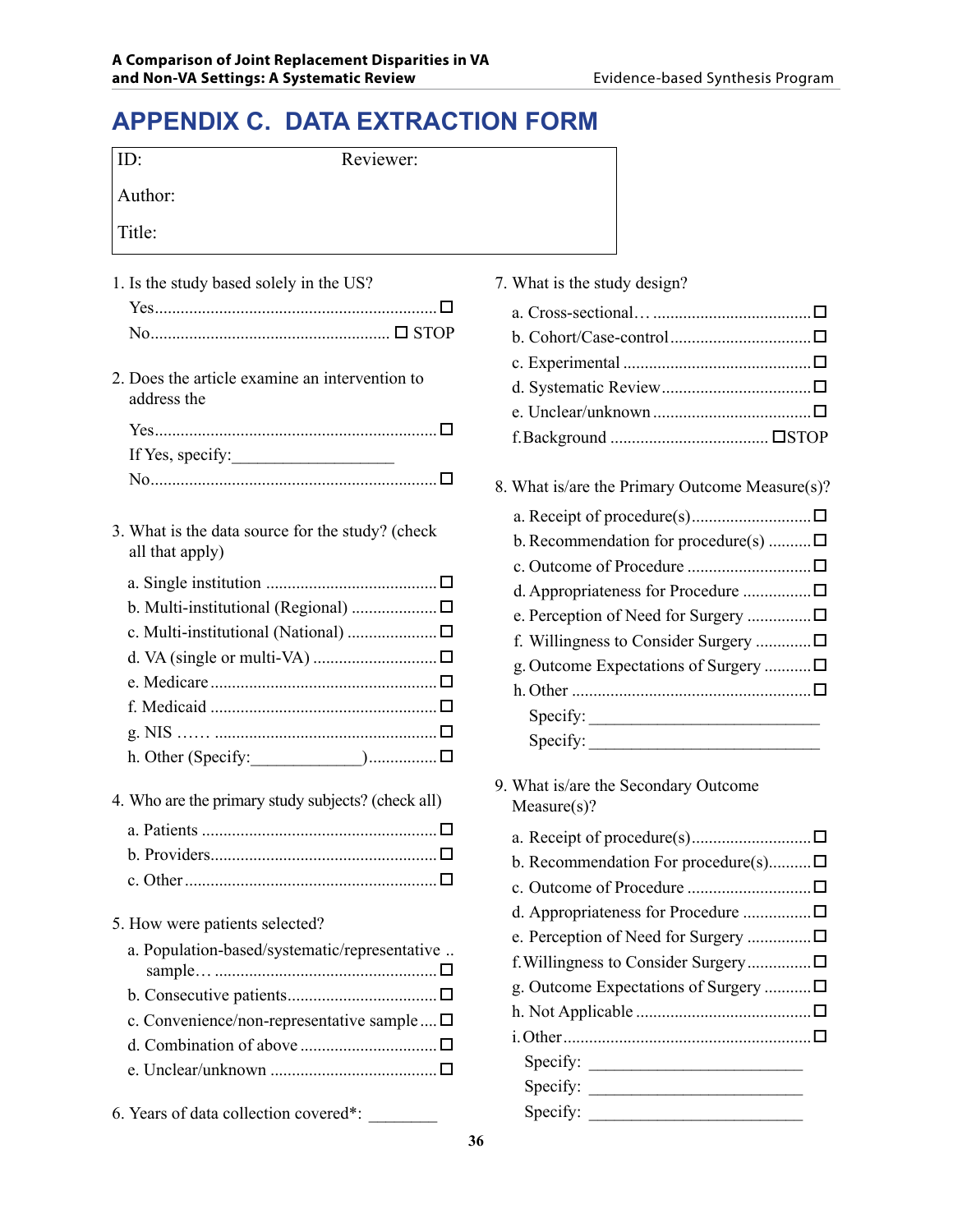10. **For Race:** How was race categorized?

| g. None $\Box$ $\Box$ |  |
|-----------------------|--|
|                       |  |

### 11.**For Race:** How was race determined?

#### 12. Assessment of receipt of procedure

13. Assessment of primary disparity outcome (function, quality of life, receipt of procedure, etc)

| d. Not reported/unknown □ |  |
|---------------------------|--|

14. Population sample size:

| a. Total |  |  |  |  |  |
|----------|--|--|--|--|--|
|          |  |  |  |  |  |

b.Veteran sample size \_\_\_\_\_\_\_\_\_\_\_\_\_\_\_\_

| 15. What was the mean/median age of the<br>patients*?                                                                                                               |
|---------------------------------------------------------------------------------------------------------------------------------------------------------------------|
| 16. Response Rate<br>a. Number Eligible for Study                                                                                                                   |
| b. Number Declining Participation                                                                                                                                   |
| c. Response Rate if Reported                                                                                                                                        |
| 17. Adequacy of follow-up for subjects?<br>a. Complete follow-up of all subjects $\Box$<br>If so, # ________ or % ______ f/u<br>c. Description of those lost to f/u |
|                                                                                                                                                                     |
| 18. If results were adjusted, were the following<br>covariates included?                                                                                            |
|                                                                                                                                                                     |
| 19. For Race: How many "unknowns" were<br>reported?                                                                                                                 |
| a. Total or percent "unknown"                                                                                                                                       |
| *No data denoted as 999                                                                                                                                             |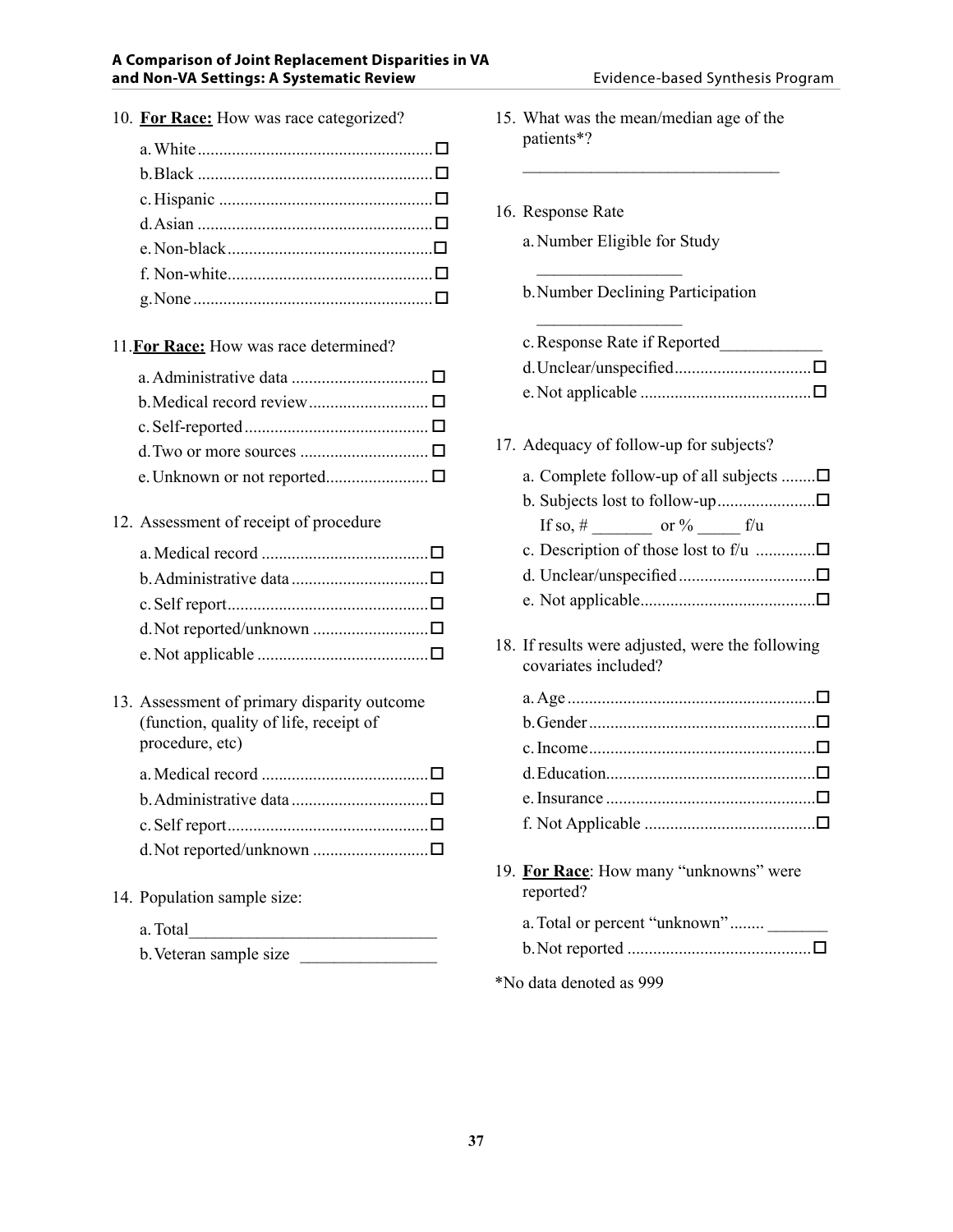## **APPENDIX D. Newcastle Ottawa Scale Criteria Used in Quality Assessment**

### **Selection**

- 1) Representativeness of the exposed cohort
- 2) Ascertainment of exposure
- 3) Demonstration that outcome of interest was not present at start of study

#### **Comparability**

1) Comparability of cohorts on the basis of the design or analysis

#### **Outcome**

- 1) Assessment of outcome
- 2) Was follow-up long enough for outcomes to occur
- 3) Adequacy of follow up of cohorts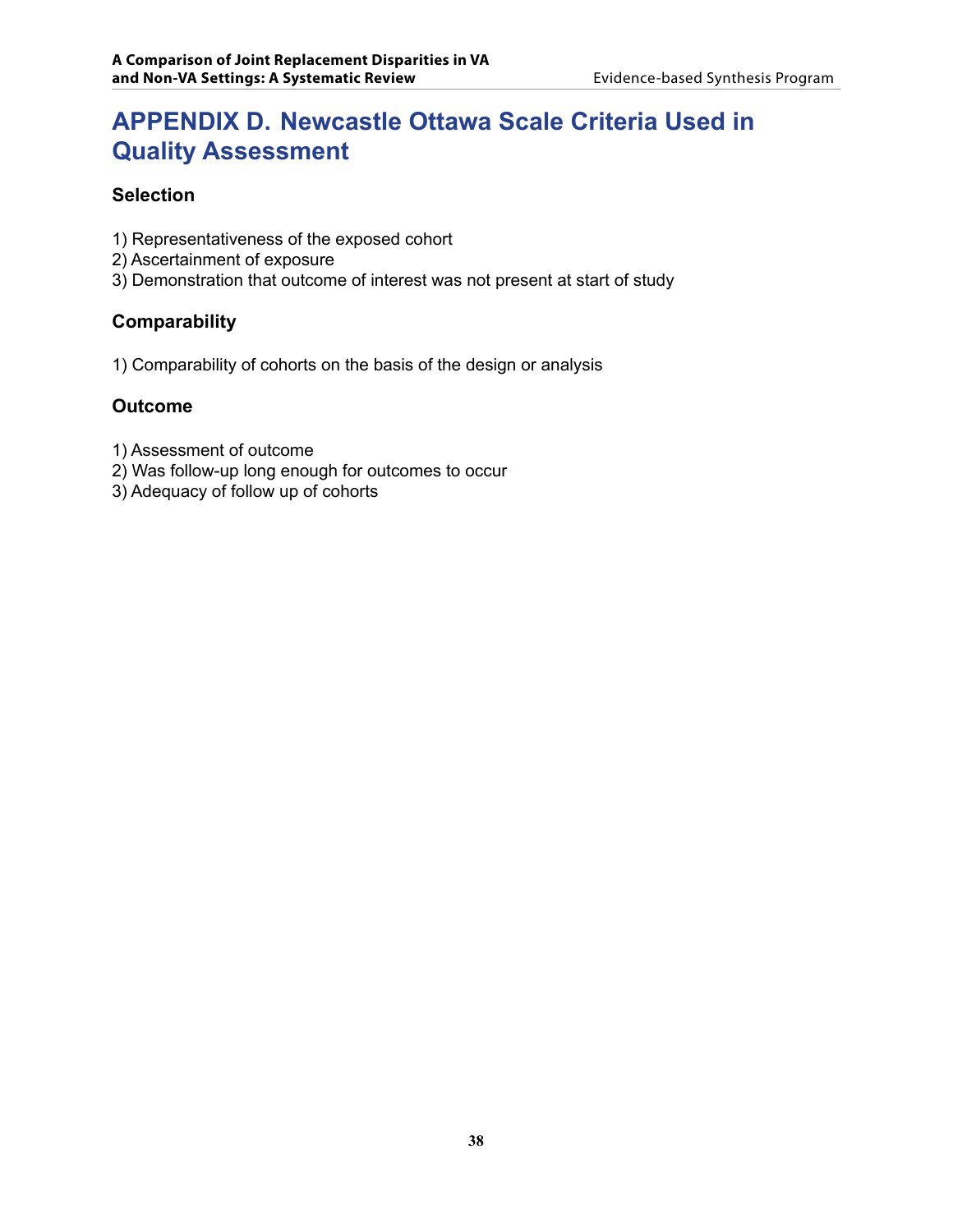# **APPENDIX E. Peer Review Comments/Author Responses**

| <b>Comment</b>                                                                                                                                                                                                                                                                                                                                                                                                                                                                                                                                                                                                                                                                                                                                                                                                                                                                                    | <b>Response</b>                                                                                                                                                                                                                          |
|---------------------------------------------------------------------------------------------------------------------------------------------------------------------------------------------------------------------------------------------------------------------------------------------------------------------------------------------------------------------------------------------------------------------------------------------------------------------------------------------------------------------------------------------------------------------------------------------------------------------------------------------------------------------------------------------------------------------------------------------------------------------------------------------------------------------------------------------------------------------------------------------------|------------------------------------------------------------------------------------------------------------------------------------------------------------------------------------------------------------------------------------------|
| <b>General Comments</b>                                                                                                                                                                                                                                                                                                                                                                                                                                                                                                                                                                                                                                                                                                                                                                                                                                                                           |                                                                                                                                                                                                                                          |
| Issues such as waiting time, access to orthopedics consultations, etc. have not been clearly documented,<br>and it is unknown if they may relate to some of the differences observed. If these barriers indeed exist, they<br>should be addressed through quality improvement measures.                                                                                                                                                                                                                                                                                                                                                                                                                                                                                                                                                                                                           | There is a new section in the limitations that<br>addresses this.                                                                                                                                                                        |
| Abbreviations not used consistently                                                                                                                                                                                                                                                                                                                                                                                                                                                                                                                                                                                                                                                                                                                                                                                                                                                               | After double-checking for inconsistencies, some<br>remain due to the literature itself.                                                                                                                                                  |
| Missing: Hausmann, et al, Arthritis Care & Rheum 2011, p635-642                                                                                                                                                                                                                                                                                                                                                                                                                                                                                                                                                                                                                                                                                                                                                                                                                                   | Now included, found in update search                                                                                                                                                                                                     |
| In general the 'summary of findings' sections read better than the 'data' sections. The data sections need<br>revision. Revisions to the data sections should be directed at reading fluency to better convey the intended<br>message. Substantial editorial attention to writing, paragraph structure, style, grammar, and typographical<br>errors is suggested.                                                                                                                                                                                                                                                                                                                                                                                                                                                                                                                                 | Edits have been made to address this issue.                                                                                                                                                                                              |
| Authors may want to do a brief re-search, using the same database and keywords, for the period from<br>January through June 2011 as a final update prior to publication.                                                                                                                                                                                                                                                                                                                                                                                                                                                                                                                                                                                                                                                                                                                          | Update is now included                                                                                                                                                                                                                   |
| I have some reservations about the level of evidence available to make any decisions of consequence.<br>Although there is no documentation of the levels, it appears that most cited studies are at minimum a level<br>III or IV. It would be helpful to document by the standard definitions and the numerical system to be sure<br>everyone is on the same page. In addition, grades of recommendation for the consensus should use a standard<br>nomenclature such as A,B,C,I, again for clarity. When levels of evidence are so low or the mass of supporting<br>evidence is so low and recommendation can only be I, the only conclusion would be we need focused research<br>of the highest quality and nothing more. In this current context, the supposed disparity may have no other basis<br>than personal preference, cultural beliefs and population bias which may not be alterable. | The ESP program uses the GRADE system,<br>which does not use the level I, II, III approach.<br>The limitations of the evidence are reflected in the<br>overall "quality of evidence," and most of these<br>are rated as low or very low. |
| <b>Executive Summary</b>                                                                                                                                                                                                                                                                                                                                                                                                                                                                                                                                                                                                                                                                                                                                                                                                                                                                          |                                                                                                                                                                                                                                          |
| The summary was a little vague with respect to results. Since many individuals may only access the<br>summary, a more precise summary of results would be appropriate, such as including how many studies were more detail<br>available for each key question, and whether they included or not VA populations. In general, the findings are<br>reported as 'few studies' or 'most'. Including number of studies and participants would be useful. This<br>is all included in the main report, but would be useful in the summary.                                                                                                                                                                                                                                                                                                                                                                | We have revised the executive summary to include                                                                                                                                                                                         |
| $2nd$ paragraphs notes there are "disparities" in TJR use in non-VA settings. It would be useful here to mention This paragraph has been updated to be more<br>types of disparities that are being alluded to (e.g., race, gender, ethnicity)                                                                                                                                                                                                                                                                                                                                                                                                                                                                                                                                                                                                                                                     | specific.                                                                                                                                                                                                                                |
| page 2, Key Question $#1$ , $2nd$ paragraph notes that future research is unlikely to change confidence on<br>the estimate of the effect. It should be qualified here (and elsewhere in the synthesis where this is also<br>mentioned) that future research is still important for evaluating whether there are any temporal trends in<br>disparities (e.g., do these change over time in response to any policies, interventions, etc).                                                                                                                                                                                                                                                                                                                                                                                                                                                          | Very good point, we have updated the relevant<br>sections accordingly.                                                                                                                                                                   |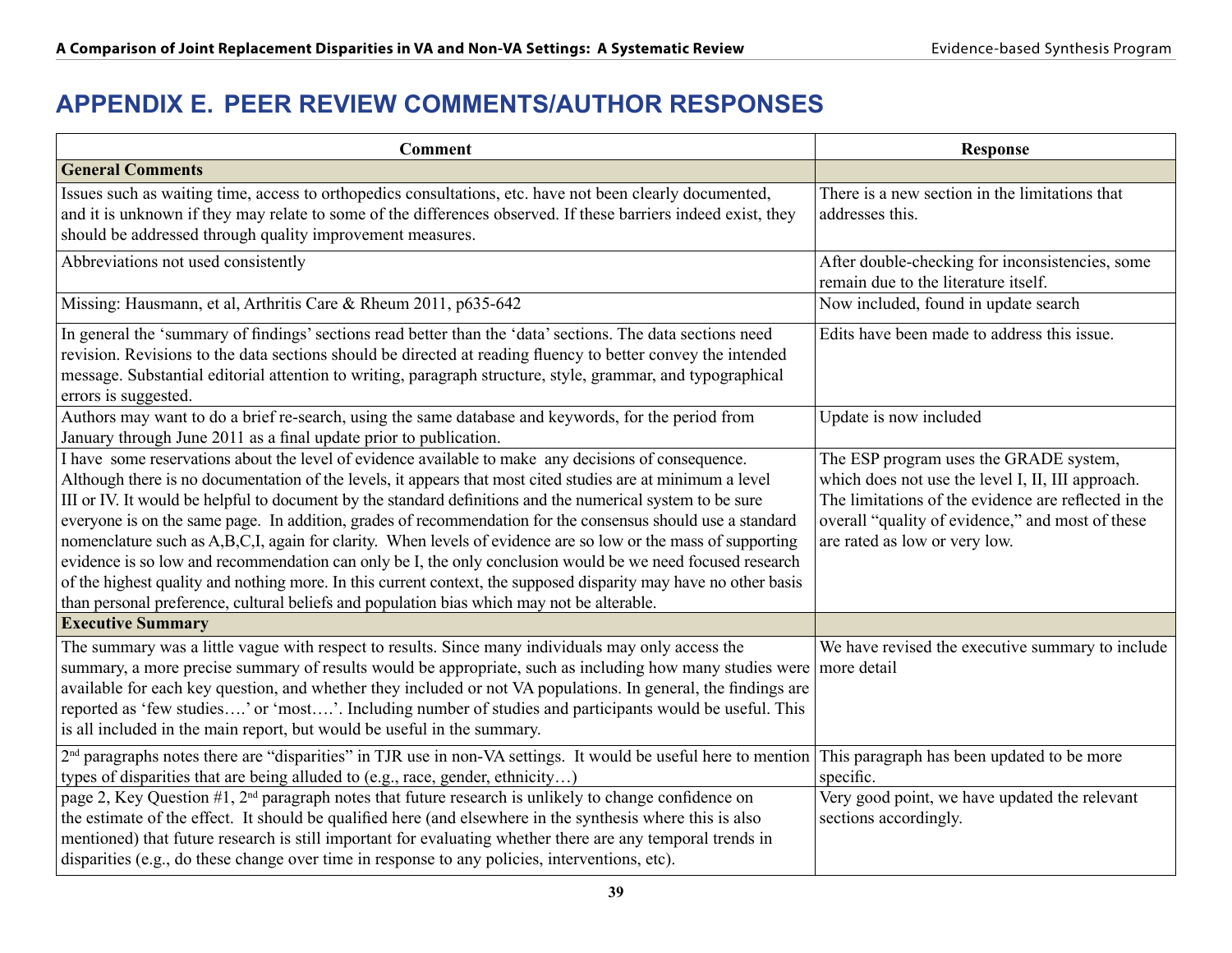| <b>Comment</b>                                                                                                   | <b>Response</b>                                                                                            |
|------------------------------------------------------------------------------------------------------------------|------------------------------------------------------------------------------------------------------------|
| On page 2 in the executive summary----it would be nice in the summary to add the number of studies               | These numbers have been added at the beginning                                                             |
| contributing to the literature for each KQ                                                                       | of the results section.                                                                                    |
| <b>Background</b>                                                                                                |                                                                                                            |
| In the Background on page 1, page 5, and elsewhere the report refers to "disparities." This description is       | We revised the draft to clarify.                                                                           |
| too general because the report only addresses gender and racial disparities. Clarification of this usage to use  |                                                                                                            |
| language such as "gender and racial disparities" in place of "disparities" is suggested.                         |                                                                                                            |
| The authors are limited by research papers which primarily address only two racial / ethnic groups (White,       | This is a limitation of the primary literature.                                                            |
| and African-American) and don't clearly address educational, socioeconomic and regional effects.                 | Almost all the disparity literature deals with gender<br>and race. Even within gender disparities, VA data |
|                                                                                                                  | are very scarce. These additional potential sources                                                        |
|                                                                                                                  | of disparities are now noted in the limitations.                                                           |
| <b>Methods</b>                                                                                                   |                                                                                                            |
| Search strategy includes 'peer-reviewed' articles. How is this assessed? Do the authors mean original            | We revised this to indicate that anything indexed                                                          |
| publications? If reviews were included, how was it determined if they were peer-reviewed                         | on PubMed was potentially eligible                                                                         |
|                                                                                                                  |                                                                                                            |
| In the Methods (page 6) under the heading 'search strategy' more detailed description of the search terms        | We have added some of our specific terms, and the                                                          |
| should be provided. At a minimum indicate the surgical procedures THR and TKR.                                   | entire search strategy is in Appendix A.                                                                   |
| Flow                                                                                                             |                                                                                                            |
| Figure 3 Literature Flow seems to have a discrepancy in the number of articles categorized in the bottom row     | Additional explanations have been added to clarify                                                         |
| of boxes. There are $22+35+1=58$ studies categorized in the bottom row. The row above indicates there were       | the overlapping nature of the categories, which                                                            |
| 69 articles assessed. So it seems there are 11 articles (69 minus $58 = 11$ ) that are not categorized.          | accounts for the numerical discrepancy.                                                                    |
| Figure 3 - It may also be useful to provide a breakdown of which or how many articles addressed racial           | This is correct, there was only one gender article.                                                        |
| disparities and how many addressed gender disparities. The current breakdown seems to indicate only 1            |                                                                                                            |
| article addressed gender disparities                                                                             |                                                                                                            |
| I can't follow Figure 3 and the numbers. It says 69 articles were assessed but the numbers below don't           | Additional explanations have been added to clarify                                                         |
| Please clarify/fix. Also, I think it would help the reader to explain the literature groups below the<br>add up. | the overlapping nature of the categories, and the                                                          |
| figure.                                                                                                          | groups are now referred to by key question, rather                                                         |
|                                                                                                                  | than generation, for clarity.                                                                              |
| <b>Study Design</b>                                                                                              |                                                                                                            |
| Authors state that study design was not used as inclusion/exclusion criterion. However, Figure 3 includes        | We have reworded the figure to be more specific.                                                           |
| inappropriate study design as a rejection criterion.                                                             |                                                                                                            |
| <b>Results</b>                                                                                                   |                                                                                                            |
| The first set of results for Key Question #2 is related to a comparison of VA and non-VA county hospitals. It    | Updates have been made to address this.                                                                    |
| would be helpful to the reader if there is a clear statement about how these data relate to the key questions    |                                                                                                            |
| (e.g. differences according to a system-level factor?).                                                          |                                                                                                            |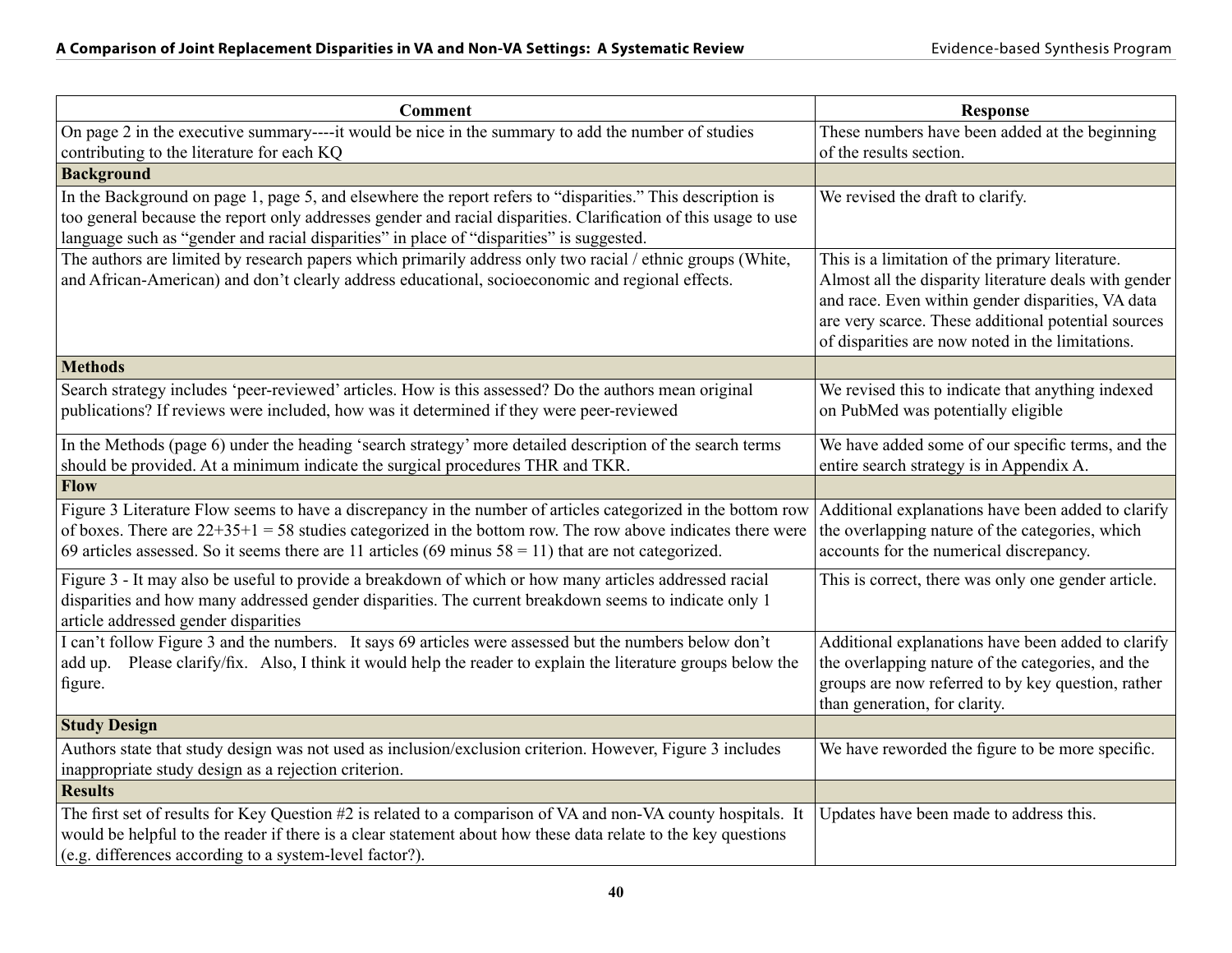| <b>Comment</b>                                                                                                                                                                                         | <b>Response</b>                                                                                                                                                                                                                                                                                          |
|--------------------------------------------------------------------------------------------------------------------------------------------------------------------------------------------------------|----------------------------------------------------------------------------------------------------------------------------------------------------------------------------------------------------------------------------------------------------------------------------------------------------------|
| Page $12 - 2nd$ paragraph under VA Data, $3rd$ sentence – it is not completely clear what the comparison is for                                                                                        | This sentence has been updated.                                                                                                                                                                                                                                                                          |
| the OR, and there is a grammar issue in the sentence.                                                                                                                                                  |                                                                                                                                                                                                                                                                                                          |
| Page 12, three studies are alluded to – is the $2nd$ paragraph in this section about the third study?                                                                                                  | Yes, this has been noted in the text.                                                                                                                                                                                                                                                                    |
| Page 12, $2nd$ paragraph – which ICD-9 codes were used?                                                                                                                                                | ICD-9 codes have been added where necessary                                                                                                                                                                                                                                                              |
| Page 13, 3 <sup>rd</sup> paragraph under Non-VA data: some discussion of the magnitude of differences in TKR rates<br>would be helpful.                                                                | The Kane review (published in arthritis care and<br>research), does not list actual rates of use, just that<br>rates in one group are larger or smaller than others.<br>We think that the rates presented in the following<br>studies below can present a sense of magnitude of<br>differences in rates. |
| Page 17, Summary of Findings - doesn't fully summarize the results (or lack thereof) regarding patient,                                                                                                | Changes have been made.                                                                                                                                                                                                                                                                                  |
| provider, and system level factors.<br>In some places it is clear which cohort is being referred to, in other places it is less clear (e.g., "another VA                                               |                                                                                                                                                                                                                                                                                                          |
| cohort" on p18, 2 <sup>nd</sup> paragraph). Throughout, it would be helpful to have a consistent way of referring to each<br>study in the table.                                                       | Updates have been made to better identify the<br>cohort (e.g. the Cleveland cohort)                                                                                                                                                                                                                      |
| It is not clear that the general information under Non-VA Data that starts on p21 is needed. It seems a bit out                                                                                        | This section has been updated for better flow.                                                                                                                                                                                                                                                           |
| of place here.                                                                                                                                                                                         |                                                                                                                                                                                                                                                                                                          |
| P24, Summary of findings – it would be helpful to compare / contrast this with VA data, mentioning any<br>different findings or just areas in which there are may be more data for non-VA vs. VA.      | Updates have been made to address this.                                                                                                                                                                                                                                                                  |
| For KQ1 there is one 'summary of findings' section at the end that includes both VA and non-VA data.                                                                                                   | This structure was used due to the volume of                                                                                                                                                                                                                                                             |
| For KQ2, the structure differs and was confusing at first – that is, within the KQ2 sections there are three<br>'summary' sections for each of VA + non-VA, VA, and non-VA.                            | literature in the sections.                                                                                                                                                                                                                                                                              |
| There is only one study examining gender disparities in the VA. This finding of limited research related to<br>gender is not highlighted in the summary of findings.                                   | The summary has been updated to reflect this.                                                                                                                                                                                                                                                            |
| Note: on page 12, first sentence under VA data---I think you want a "the" before VA. Also, in the 2 <sup>nd</sup><br>paragraph, note there is a comma rather than a period in the pt estimate of 0.3 % | Changes have been made.                                                                                                                                                                                                                                                                                  |
| page 16---para 30--- fix tense of first sentence. Note also that the last sentence of this paragraph does not<br>explain what the 2 fold higher odds are of????                                        | This sentence has been removed.                                                                                                                                                                                                                                                                          |
| Page 17. Please clarify last sentence of 2 <sup>nd</sup> paragraph                                                                                                                                     | Edits have been made to address this issue.                                                                                                                                                                                                                                                              |
| Page 18. 2 <sup>nd</sup> paragraph, 2 <sup>nd</sup> to last sentence-----I think you mean TJR rather than OA                                                                                           | OA has been verified.                                                                                                                                                                                                                                                                                    |
| Page 19-last sentence----take out "thus"                                                                                                                                                               | Fixed                                                                                                                                                                                                                                                                                                    |
| Page 23----2 <sup>nd</sup> paragraph----review the middle sentence that states "social support between various racial                                                                                  | This sentence has been reworded for grammar and                                                                                                                                                                                                                                                          |
| groups after undergoing a hip fracture                                                                                                                                                                 | clarity.                                                                                                                                                                                                                                                                                                 |
| It is hard to get too excited about KQ 3 since there seemed to be little good evidence about disparities in the                                                                                        | Noted                                                                                                                                                                                                                                                                                                    |
| VA. I might be clearer about the limitations of the VA data on disparities as you discuss an intervention to                                                                                           |                                                                                                                                                                                                                                                                                                          |
| improve them in KQ3.                                                                                                                                                                                   |                                                                                                                                                                                                                                                                                                          |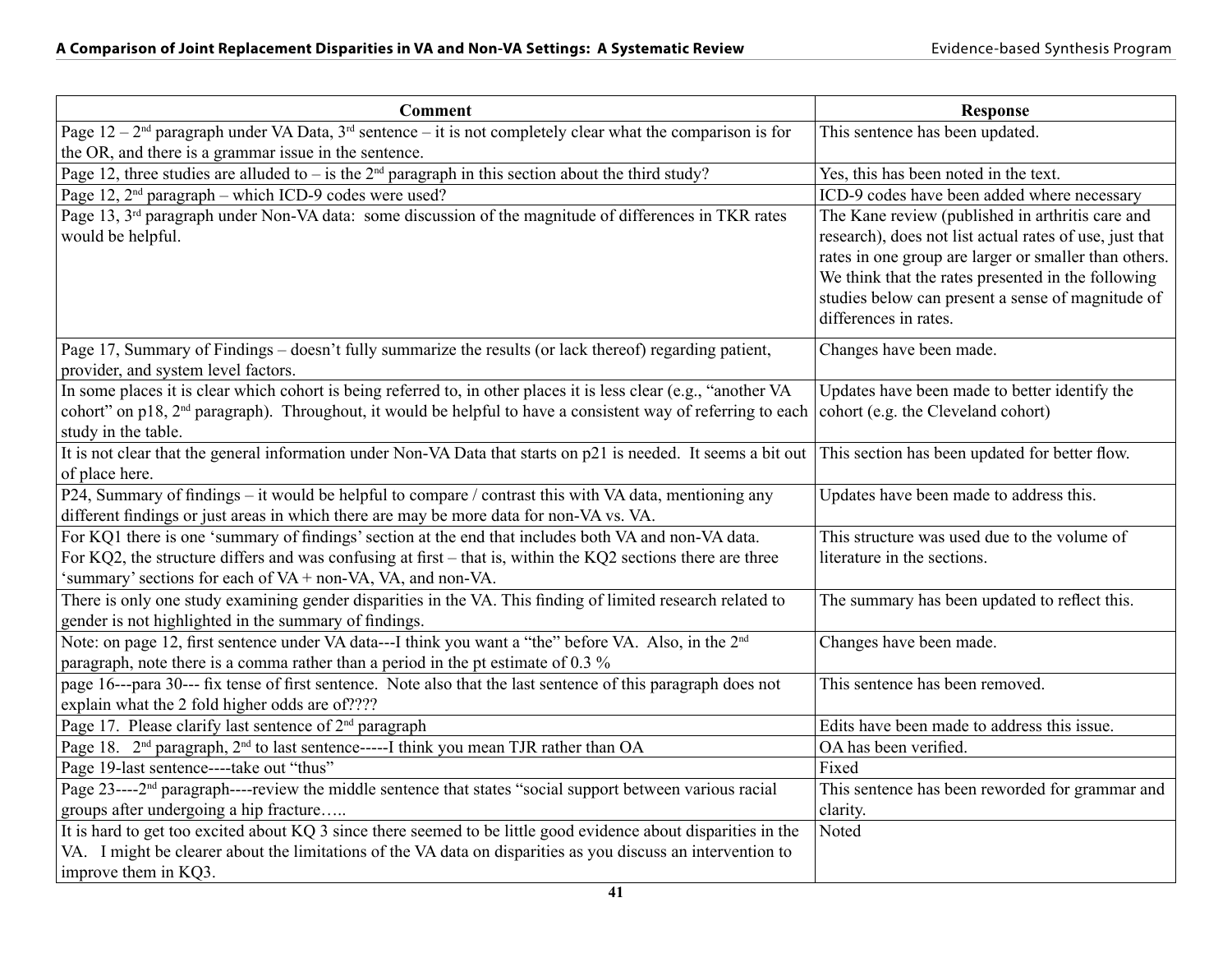| <b>Comment</b>                                                                                                     | <b>Response</b>                                     |
|--------------------------------------------------------------------------------------------------------------------|-----------------------------------------------------|
| Note also that in the first sentence the word "joint" probably doesn't belong there or you need to add TJR         | Sentence has been verified.                         |
| Page 26 paragraph 4----since you are talking about the disparities, even if the data are not robust, I think you   | This is discussed in the "clinical need" paragraph. |
| might as well say what you found in terms of the disparities. Also, I thought some of the differences were         | The differences may decrease after adjustment, but  |
| decreased with adjustment for confounders? This is a good place to reiterate that.                                 | they don't go away entirely.                        |
| Page 27----KQ3. If you are going to talk about the one published study it makes sense to me to summarize           | This has been added.                                |
| what it showed                                                                                                     |                                                     |
| <b>Recommendations for Future Research</b>                                                                         |                                                     |
| It would be appropriate to have more specific recommendations at the end of the review, arising from the           | We have revised the future research section         |
| evidence, or lack thereof. For instance: 1) areas with conflicting findings; 2) areas needed to be studied in      |                                                     |
| Veterans, for which little information is available (e.g. women are mentioned, how about Hispanics); and 3)        |                                                     |
| potential interventions that should be evaluated on the basis of the findings – patient-based or QI.               |                                                     |
| This is a very comprehensive and detailed review of the literature, and it would be very helpful if more           | We have revised the future research section         |
| specific recommendations could be drafted in summary of the review. There may also be recommendations              |                                                     |
| that could be made with respect to implementation, but given the current state of the research, it seems           |                                                     |
| that more evidence base is needed regarding interventions to address disparities, before these are put into        |                                                     |
| clinical practice. I think it will help readers / stakeholders to get more out of the evidence synthesis if a more |                                                     |
| detailed "take home" message is provided with respect to what is still needed.                                     |                                                     |
| The report does not identify anything to implement. The call for more research seems appropriate                   | We have revised the future research section         |
| I am not sure I agree with the recommendations for further research. it seems to me that if the evidence base      | We have revised the future research section         |
| is limited for first and second generation disparity studies that these should be conducted prior to suggesting    |                                                     |
| more third generation research. it is not completely clear to me that there are disparities at the VA. I would     |                                                     |
| like to see a Discussion section (it can be short) in this paper with some discussion of the problems with this    |                                                     |
| evidence base. In particular, I am struck by how often point estimates of disparity were either reduced or         |                                                     |
| eliminated by adjusting for confounders. I think this deserves more synthesis and discussion.                      |                                                     |
| <b>Appendix F</b>                                                                                                  |                                                     |
| Appendix F. Number of articles is 57? The number does not match up with the numbers in Figure 3                    | Numbers have been updated.                          |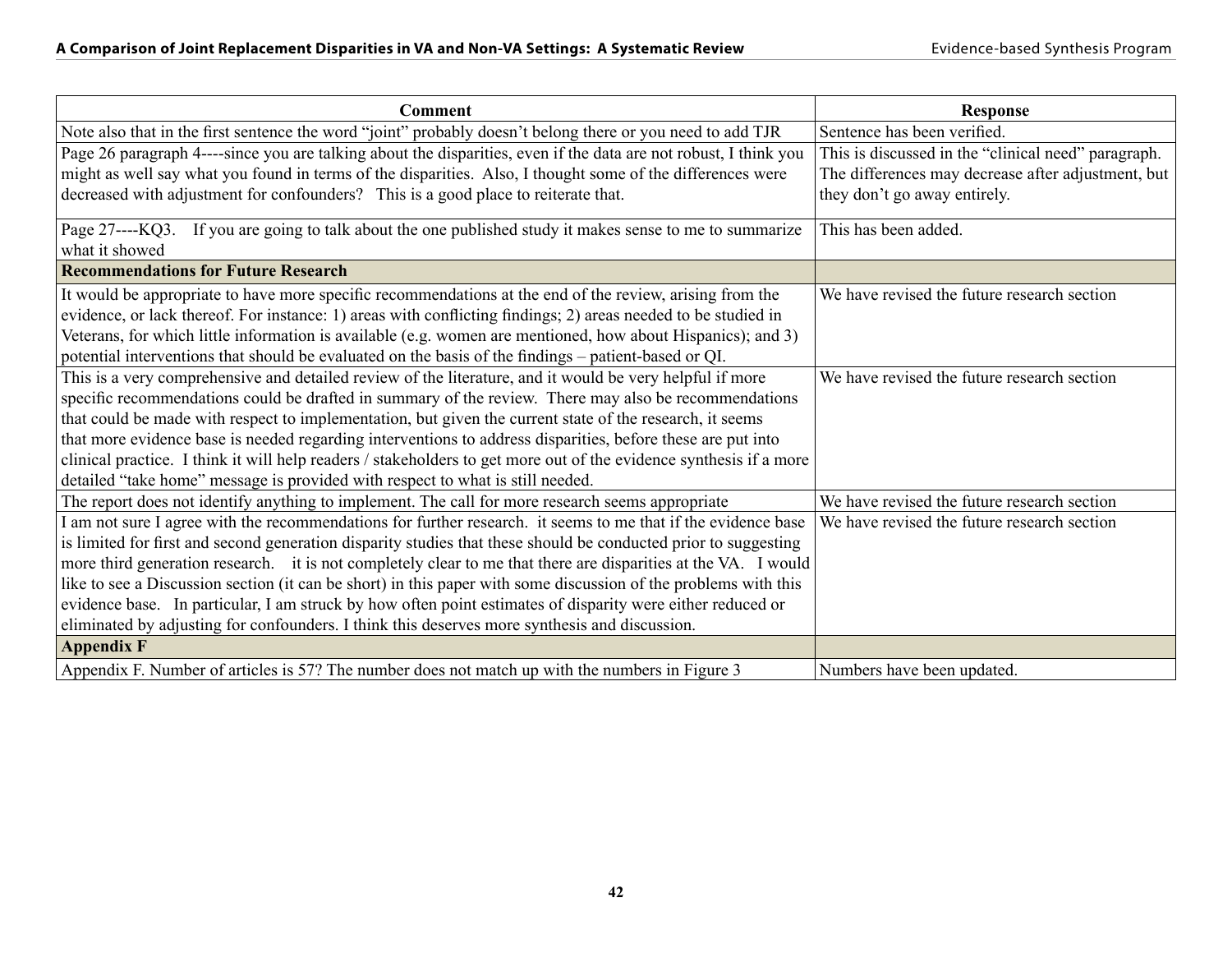## **APPENDIX F. Evidence Tables**

#### **Key Question 1/ Generation 1 Evidence Table**

| Author;<br>Date                 | Data<br>Dates* | <b>Study Type;</b><br><b>Sample</b><br>Selection;        | Total pop;<br>VA pop*            | <b>Data Source</b>        | Gender,<br>Race**/<br>How            | Joint<br>Discussed***      | <b>Outcomes</b>                                                  | <b>Results</b>                                                                                                                                                                                                                                                                                                                                                                                                                                                                                           |
|---------------------------------|----------------|----------------------------------------------------------|----------------------------------|---------------------------|--------------------------------------|----------------------------|------------------------------------------------------------------|----------------------------------------------------------------------------------------------------------------------------------------------------------------------------------------------------------------------------------------------------------------------------------------------------------------------------------------------------------------------------------------------------------------------------------------------------------------------------------------------------------|
|                                 |                | <b>Response Rate/</b><br><b>Follow Up</b>                |                                  |                           | determined                           |                            |                                                                  |                                                                                                                                                                                                                                                                                                                                                                                                                                                                                                          |
| <b>VA Studies</b>               |                |                                                          |                                  |                           |                                      |                            |                                                                  |                                                                                                                                                                                                                                                                                                                                                                                                                                                                                                          |
| Hausmann;<br>2010 <sup>26</sup> | 2005-2008      | Cohort/ Case-<br>control;<br>Unclear;<br>Not specified   | 457; 457                         | VA, multi-<br>institution | W/<br>Self-<br>Reported              | TKR, THR                   | recommenda-<br>tion for<br>procedure;<br>receipt of<br>procedure | Lower odds of receiving a TJR recommendation for<br>B than W of similar age and disease severity (OR<br>0.46, [95% CI 0.26–0.83]; P=0.01). Difference was<br>not significant adjusting for patient preference for TJR<br>(OR 0.69, [95% CI 0.36-1.31], P=0.25). TJR less likely<br>for B than W of similar age and disease severity (OR<br>0.41 [95% CI 0.16-1.0], P=0.06); difference reduced<br>adjusting for recommendation for procedure at the index<br>visit (OR 0.57 [95% CI 0.21-1.54], P=0.27). |
| Borrero;<br>200645              | 1999           | Cross-<br>sectional;<br>Pop based;<br>N/A                | 329,461;<br>329,461              | <b>VA</b> National        | Women/<br>Admin                      | TKR, THR                   | Adjusted odds<br>of getting TJR                                  | Among patients with OA, men and women in the VA<br>were equally likely to undergo TKR (153 [1.6%] women<br>and 4,638 [1.5%]) men and THR (73 [.8%] women and<br>2147 [.7%] men). Receipt of surgery within 2 years for<br>women with OA versus men was not significant (TKR:<br>OR 0.96 [95% CI 0.82 to 1.13]) and (THR: OR 0.99<br>[95% CI 0.79 to 1.26]).                                                                                                                                              |
| Jones; 2005 <sup>27</sup>       | 1999           | Cohort/ Case-<br>control;<br>Pop based;<br>Not specified | 260856;<br>260856                | VA National               | W, B/<br>Admin. data                 | <b>TKR</b>                 | receipt of<br>procedure                                          | B were less likely than W to have received TKA within<br>2 years (OR 0.72, [95% CI 0.65-0.80] in OA cohort<br>and OR 0.72, $[95\%CI\ 0.63-0.81]$ in specialty clinic<br>subcohort.                                                                                                                                                                                                                                                                                                                       |
| <b>Non-VA Studies</b>           |                |                                                          |                                  |                           |                                      |                            |                                                                  |                                                                                                                                                                                                                                                                                                                                                                                                                                                                                                          |
| Hawkins;<br>201154              | 2006-2007      | Cross-<br>sectional;<br>Pop-based;<br>N/A                | 2.9 million;<br>$\boldsymbol{0}$ | Medigap                   | % non-white<br>by zip code/<br>Admin | Hip or knee<br>replacement | receipt of<br>procedure                                          | Patients living in high-minority areas were 20% less<br>likely to undergo a hip or knee replacement as low<br>minority areas.                                                                                                                                                                                                                                                                                                                                                                            |
| Bang; 2010 <sup>56</sup>        | 1996-2005      | Cross-<br>sectional;<br>Pop-based;<br>N/A                | 8000000                          | <b>NIS</b>                | W, B, H, A/<br>Admin                 | TKR, THR                   | receipt of<br>procedure                                          | Non-whites had lower odds of THA and TKA compared<br>with whites. Minorities were 23% to 64% less likely to<br>undergo arthroplasties. Racial disparities were larger<br>than income disparities and not confined to elderly or<br>low-income.                                                                                                                                                                                                                                                           |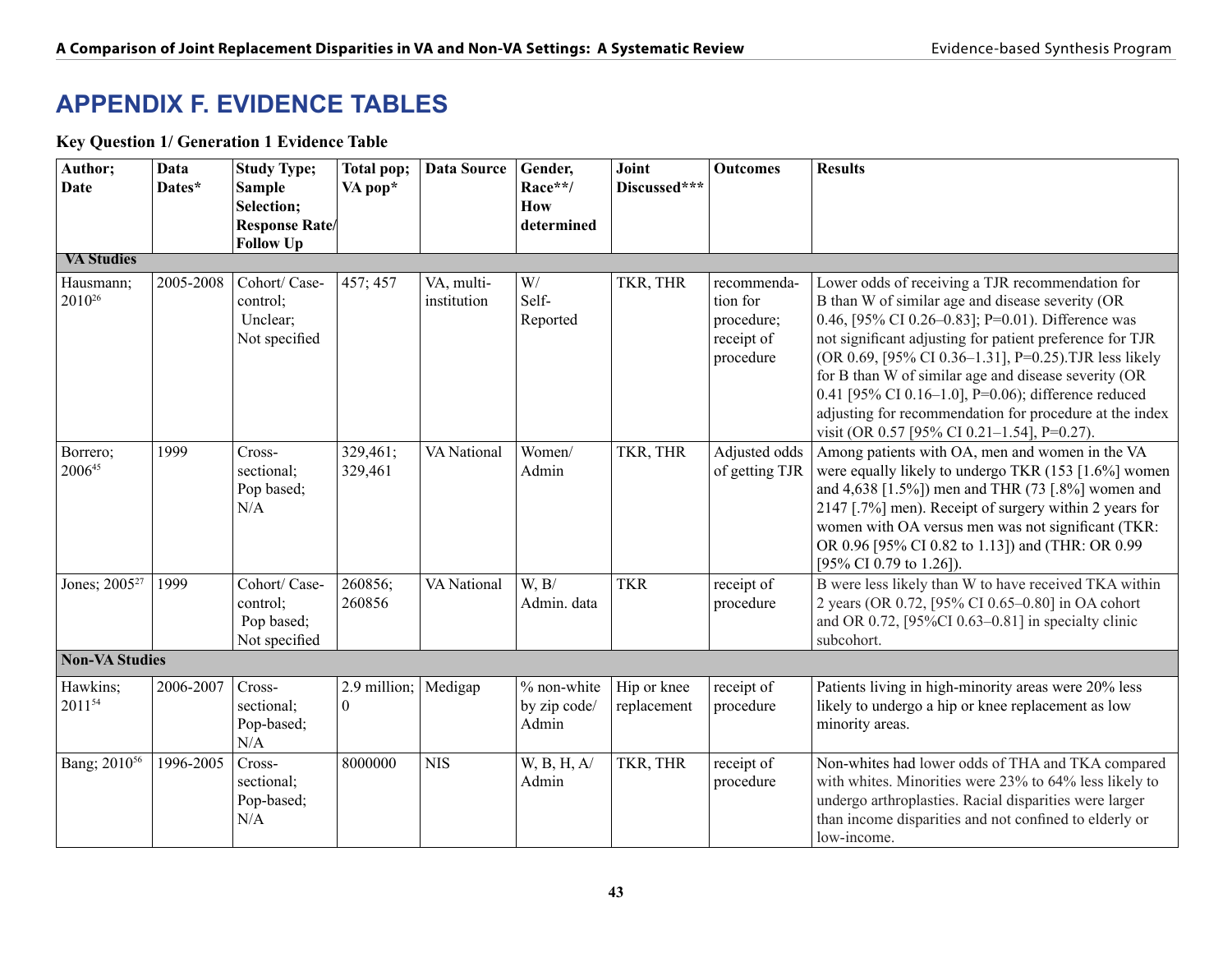| Author;<br><b>Date</b>    | Data<br>Dates*          | <b>Study Type;</b><br><b>Sample</b><br>Selection;<br><b>Response Rate</b> | Total pop;<br>VA pop* | Data Source                                    | Gender,<br>Race**/<br>How<br>determined | Joint<br>Discussed*** | <b>Outcomes</b>                                        | <b>Results</b>                                                                                                                                                                                                                                                                                                                                                                                                                                |
|---------------------------|-------------------------|---------------------------------------------------------------------------|-----------------------|------------------------------------------------|-----------------------------------------|-----------------------|--------------------------------------------------------|-----------------------------------------------------------------------------------------------------------------------------------------------------------------------------------------------------------------------------------------------------------------------------------------------------------------------------------------------------------------------------------------------------------------------------------------------|
| Francis;                  | 2005                    | <b>Follow Up</b><br>Cross-                                                | 46000000;             | Medicare,                                      | W, B, H, A/                             | TKR, THR              | receipt of                                             | Compared with urban beneficiaries, rural were more                                                                                                                                                                                                                                                                                                                                                                                            |
| 200961                    |                         | sectional;<br>Pop-based;<br>N/A                                           | $\theta$              | <b>NIS</b>                                     | Admin. data                             |                       | procedure                                              | likely to have TJR (OR 1.27 [95% CI 1.26–1.28]).<br>Adjusting for age, sex, race/ethnicity, income, poverty<br>ratio, and state, rural beneficiaries were still 14% more<br>likely to have TJR (OR 1.14 [95% CI 1.13-1.16]).                                                                                                                                                                                                                  |
| 200951                    | 2000/2006               | Cross-<br>sectional;<br>Pop-based;<br>N/A                                 | 26000000;<br>N/A      | Medicare                                       | W, B/<br>Admin. data                    | <b>TKR</b>            | receipt of<br>procedure                                | From 2000 to 2006, TKR rate in the US increased 58%,<br>from 5.5 to 8.7 per 1,000, with similar increases among<br>W (61%) and B (56%). Rate of TKR for B was 37%<br>lower than W in 2000 (3.6 versus 5.7 per 1,000) and 39%<br>lower in 2006 (5.6 versus 9.2 per 1,000).                                                                                                                                                                     |
| Basu; 2008 <sup>59</sup>  | 1997-2001               | Cross-<br>sectional;<br>Pop-based;<br>N/A                                 | 71418; NR             | National,<br><b>HCUP</b>                       | W, B, H/<br>Admin. data                 | <b>THR</b>            | receipt of<br>procedure                                | No difference in the likelihood of THR between B, W<br>and H for 1997 or 2000, after adjusting for income,<br>urban/rural, distance from hospital, and social isolation,<br>but not severity of arthritis.                                                                                                                                                                                                                                    |
| Steel; 2008 <sup>62</sup> | 1998,<br>2000, 2002     | Cohort/ Case-<br>control;<br>Pop-based;<br>Not specified                  | 14807; NR             | Health and<br>retirement<br>study,<br>national | W, B/<br>Self-reported                  | TKR, THR              | need for<br>surgery;<br>receipt of<br>procedure        | Lower receipt of TJR in B (vs W: OR 0.47; CI 0.26–<br>$(0.83)$ or less educated $(0.65; 0.44-0.96)$ . Differences<br>not explained by employment, access, family<br>responsibilities, disability, living alone, comorbidity, or<br>excluding younger than Medicare.                                                                                                                                                                           |
| Hanchate;<br>200857       | 1994-2004               | Cohort/ Case-<br>control;<br>Pop-based;<br>Not specified                  | 18439; NR             | National                                       | W, B, H/<br>Self-reported               | <b>TKR</b>            | receipt of<br>procedure                                | B men (relative to W women) were less likely (OR 0.46<br>$(0.28-0.78)$ , [ $P < 0.05$ ]) to receive TKA. Adjusting for<br>economic factors, racial/ethnicity, TKA rates differences<br>for women disappeared, while remaining large for B men<br>(OR $0.56$ [0.33-0.95]).                                                                                                                                                                     |
| Skinner;<br>200653        | 2000<br>(Medi-<br>care) | Cross-<br>sectional;<br>Pop-based;<br>N/A                                 | 27494659;<br>NR       | NHANES,<br>national<br>Medicare                | W, B, H, A<br>Admin. data               | <b>TKR</b>            | receipt of<br>procedure;<br>Prevalence of<br><b>OA</b> | Relative to W men, B men were less likely to undergo<br>TKA (OR 0.36 [95% CI 0.34 to 0.38); as were H men<br>(OR 0.67 [0.62 to 0.73]; Asian men (OR 0.28 [0.24 to<br>0.32]; and Asian women (OR 0.45 [0.41 to 0.49]. W<br>women were more likely (OR $1.34$ [1.33 to 1.36]). [No<br>income gradient for clinical and radiographic measures<br>of arthritis, except a negative association of income and<br>pain on passive motion $(P<.05)$ . |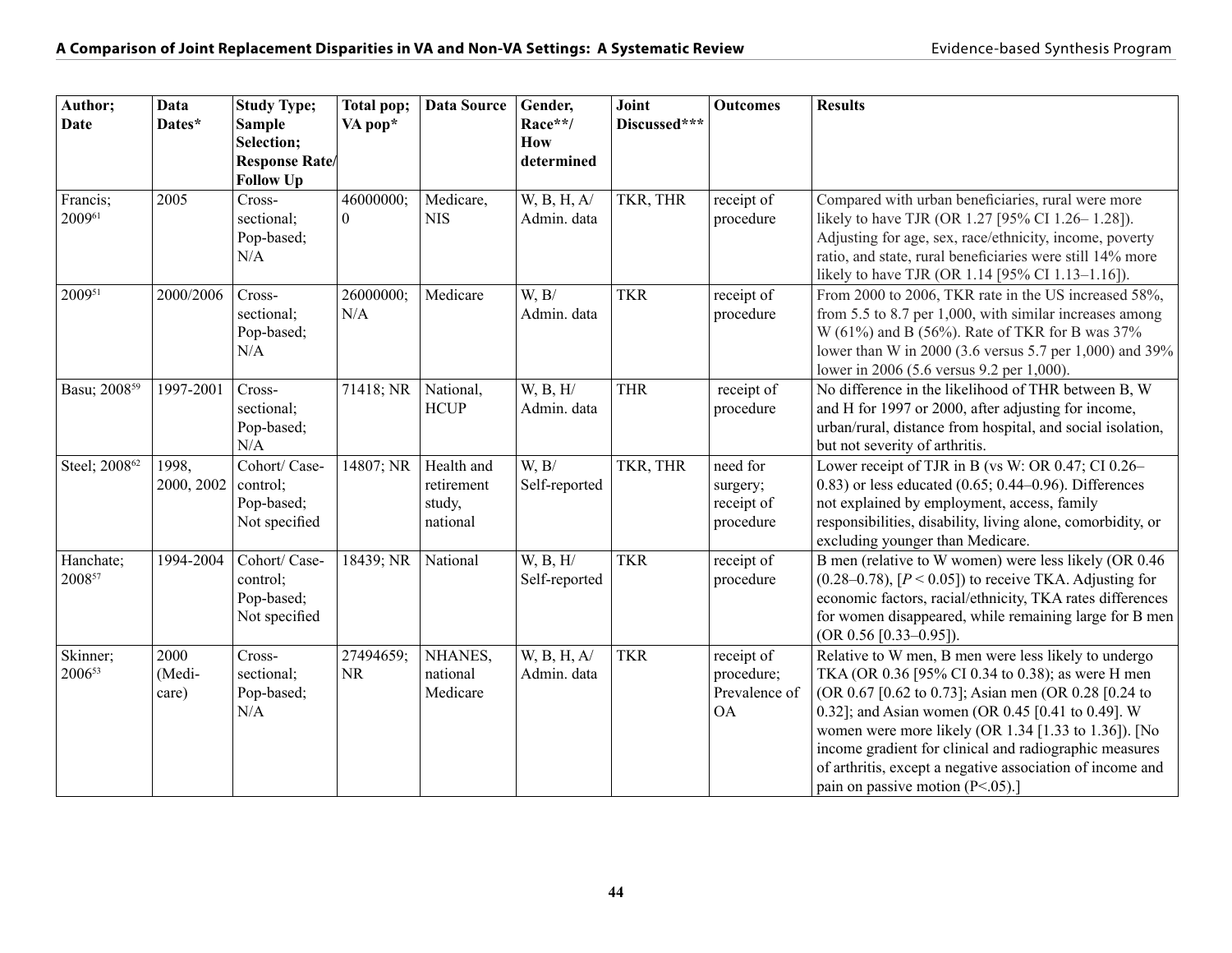| Author;                   | Data      | <b>Study Type;</b>   | Total pop; | <b>Data Source</b> | Gender,     | Joint        | <b>Outcomes</b> | <b>Results</b>                                                                                                  |
|---------------------------|-----------|----------------------|------------|--------------------|-------------|--------------|-----------------|-----------------------------------------------------------------------------------------------------------------|
| <b>Date</b>               | Dates*    | <b>Sample</b>        | VA pop*    |                    | Race**/     | Discussed*** |                 |                                                                                                                 |
|                           |           | Selection;           |            |                    | <b>How</b>  |              |                 |                                                                                                                 |
|                           |           | <b>Response Rate</b> |            |                    | determined  |              |                 |                                                                                                                 |
|                           |           | <b>Follow Up</b>     |            |                    |             |              |                 |                                                                                                                 |
| Jain; 2005 <sup>55</sup>  | 1990-2000 | Cross-               | 443008;    | NIS, national      | W, B, H/    | <b>TKR</b>   | receipt of      | In 1998-2000 as compared to 1990-1993, B and Hispanic                                                           |
|                           |           | sectional;           | <b>NR</b>  |                    | Admin. data |              | procedure       | patients were more likely to undergo TKA                                                                        |
|                           |           | Pop-based;           |            |                    |             |              |                 | (OR 1.6 [95% CI 1.5-1.6] and OR 2.7, [95% CI                                                                    |
|                           |           | N/A                  |            |                    |             |              |                 | 2.5-2.9], respectively). However, W patients accounted                                                          |
| Jha; 2005 <sup>52</sup>   | 1992-2001 | Cross-               | 29000000;  | Medicare           | $Non-B/$    | <b>THR</b>   | receipt of      | for 87.5% and 93.0% of TKAs, in the 2 time periods.<br>Rates of TKR and THR among the Medicare fee for          |
|                           |           | sectional;           | <b>NR</b>  |                    | Admin. data |              | procedure       | service population were compared from 1992 to 2001.                                                             |
|                           |           | Pop-based;           |            |                    |             |              |                 | Women had higher age-adjusted rates of procedure use                                                            |
|                           |           | N/A                  |            |                    |             |              |                 | than men, and nonblacks had higher rates than blacks. In                                                        |
|                           |           |                      |            |                    |             |              |                 | 2001, nonblack men had a rate of 5.05/1000 population                                                           |
|                           |           |                      |            |                    |             |              |                 | for TKR, compared to 1.85 for black men. Among                                                                  |
|                           |           |                      |            |                    |             |              |                 | women, rates of TKR per 1000 population were 6.6                                                                |
|                           |           |                      |            |                    |             |              |                 | among nonblacks and 5.1 among blacks.                                                                           |
| Mehrotra;                 | 1990-2000 | Cross-               | 67,475; NR | Regional           | Gender/     | <b>TKR</b>   | receipt of      | In both 1990 and 2000, women had higher rates of TKR.                                                           |
| 200516                    |           | sectional;           |            | (Wisconsin         | Admin. data |              | procedure       | Rates of TKR per 100,000 in 1990 were 30 for women                                                              |
|                           |           | Pop-based;           |            | Hospital           |             |              |                 | compared to 23 in men, and in 2000 were 46 in women                                                             |
|                           |           | N/A                  |            | Discharges)        |             |              |                 | compared to 35 in men.                                                                                          |
| Olson; 2005 <sup>58</sup> | 1993-2001 | Cross-               | Many; NR   | Regional           | W, B, H/    | <b>TKR</b>   | receipt of      | Connecticut hospital data (1996-1998) found that age                                                            |
|                           |           | sectional;           |            |                    | Admin. data |              | procedure       | adjusted rates per 100K discharges for TKR was highest                                                          |
|                           |           | Pop-based;           |            |                    |             |              |                 | for black women (115.8, 95% CI 103.9-127.7) and lowest                                                          |
|                           |           | N/A                  |            |                    |             |              |                 | for black men (44, 34.9-68.9) and Hispanic men (16.9,                                                           |
|                           |           |                      |            |                    |             |              |                 | 10.1-23.8) and women (47.5, 37.8-57.2). White women<br>had rates of 84.9 (82.4-87.4) and men 66.5 (63.9 -68.9). |
| Skinner;                  | 1998-2000 | Cross-               | 403251; 0  | National,          | W, B, H/    | <b>TKR</b>   | receipt of      | Rate of TKA was higher for W women (5.97 procedures                                                             |
| 200347                    |           | sectional;           |            | Medicare           | Admin. data |              | procedure       | per $1000$ ) than for H women $(5.37$ per $1000)$ and                                                           |
|                           |           | Pop-based;           |            |                    |             |              |                 | B women (4.84 per 1000). Rate for W men (4.82)                                                                  |
|                           |           | N/A                  |            |                    |             |              |                 | procedures per 1000) was higher than H men (3.46 per                                                            |
|                           |           |                      |            |                    |             |              |                 | 1000) and more than double that for B men (1.84 per                                                             |
|                           |           |                      |            |                    |             |              |                 | 1000). The rates were lower for B men in nearly every                                                           |
|                           |           |                      |            |                    |             |              |                 | region of the country ( $P<0.05$ ). [For H population and                                                       |
|                           |           |                      |            |                    |             |              |                 | for B women, racial/ethnic disparities were due in part                                                         |
|                           |           |                      |            |                    |             |              |                 | to geographic differences rather than to differences in                                                         |
|                           |           |                      |            |                    |             |              |                 | the rates for racial and ethnic groups within geographic                                                        |
|                           |           |                      |            |                    |             |              |                 | areas. Residential segregation and low income levels                                                            |
|                           |           |                      |            |                    |             |              |                 | contributed to disparities.]                                                                                    |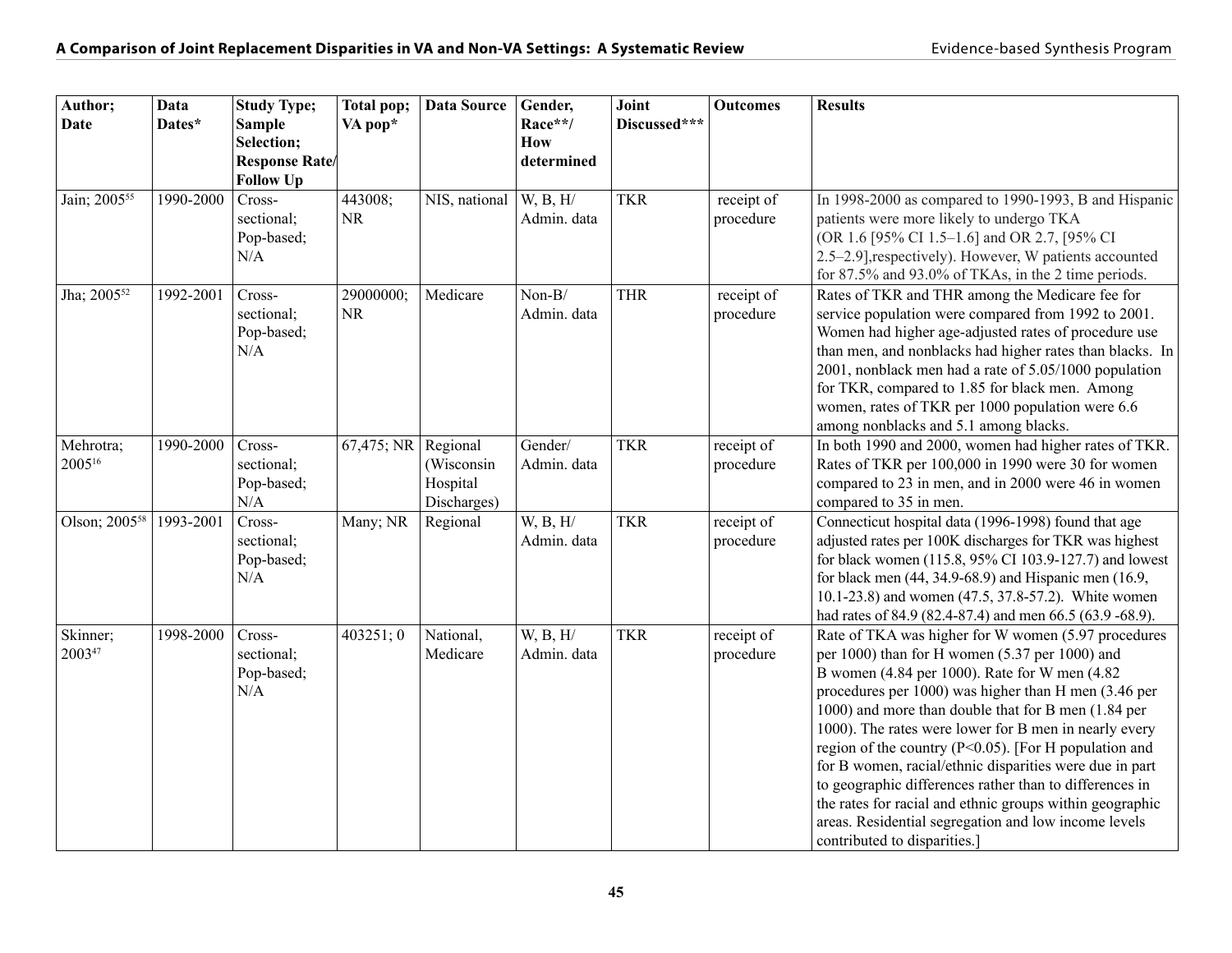| Author;<br>Date                  | Data<br>Dates* | <b>Study Type;</b><br><b>Sample</b><br>Selection;<br><b>Response Rate/</b><br><b>Follow Up</b> | Total pop;<br>VA pop* | <b>Data Source</b>               | Gender,<br>Race**/<br>How<br>determined | Joint<br>Discussed*** | <b>Outcomes</b>         | <b>Results</b>                                                                                                                                                                                                                                                                                                                                                                                                                                               |
|----------------------------------|----------------|------------------------------------------------------------------------------------------------|-----------------------|----------------------------------|-----------------------------------------|-----------------------|-------------------------|--------------------------------------------------------------------------------------------------------------------------------------------------------------------------------------------------------------------------------------------------------------------------------------------------------------------------------------------------------------------------------------------------------------------------------------------------------------|
| Escalante;<br>200248             | 95-96          | Cross-<br>sectional;<br>Pop-based;<br>N/A                                                      | 19311;0               | Medicare in<br>NM, IL, TX,<br>AZ | W, B, H, A/<br>Two or more<br>sources   | <b>THR</b>            | receipt of<br>procedure | 1% THR recipients and 3.3% controls were H (P<.001).<br>Odds of THR decreased as probability of H ethnicity<br>increased (OR 1.00 non-H surnames to OR 0.36 H<br>surnames (95% CI, 0.31, 0.43). Poverty did not modify<br>the low odds of THR among H (OR, 0.25 Medicaid-<br>eligible Hispanic persons; 95% CI, 0.19, 0.33; and OR,<br>0.30 Hispanic persons not Medicaid eligible; 95% CI,<br>$0.24, 0.38$ ).                                               |
| Oishi; 1998 <sup>60</sup>        | 85-89          | Cross-<br>sectional;<br>NR;<br>N/A                                                             | 754:0                 | Regional                         | W, A/<br>Medical<br>record review       | <b>THR</b>            | receipt of<br>procedure | THR for W was three to 25 times greater than that of<br>Japanese, Chinese, Filipino, and Hawaiians. Risk of<br>THR for W women was 4.4%, compared with 1.1% for<br>Japanese women and 1.7% for Chinese women. For<br>white men, the incidence rate is $3.6\%$ , which is 4.5 to<br>nine times greater than the rate for other ethnic groups.<br>Some between region differences were noted (Hawaii<br>versus San Francisco).                                 |
| Giacomini;<br>1996 <sup>14</sup> | 1989-1990      | Cross-<br>sectional;<br>Pop-based;<br>N/A                                                      | 6586; NR              | OSHPD,<br>regional               | W, B, H, A/<br><b>NR</b>                | THR                   | receipt of<br>procedure | Asians had higher odds of THR (OR 2.13 [95% CI 1.3-<br>3.45]) than W. W had higher, but non-significant, odds of<br>THR than H (OR 1.32 [.87-1.96]) and than B (OR 1.56<br>$[.97 - 2.50]$ ).                                                                                                                                                                                                                                                                 |
| Katz; 1996 <sup>49</sup>         | 85-90          | Cross-<br>sectional;<br>Pop-based;<br>N/A                                                      | 414079; 0             | Medicare,<br>national            | W, B/<br>Two or more<br>sources         | <b>TKR</b>            | receipt of<br>procedure | Odds of W receiving TKR were 1.5 times greater than for<br>B. Adjusting for demographic factors, regional variation<br>remained. TKR were over two and one-half times more<br>likely for B women than for men (OR 1.66); the difference<br>was only 24 percent for W women versus W men ( $OR =$<br>1.24). Procedures were performed on W men much more<br>often than on B, (OR 2.50). Difference between W and B<br>women was much smaller ( $OR = 1.16$ ). |
| Hoaglund;<br>1995 <sup>12</sup>  | 84-88          | Cross-<br>sectional;<br>Pop-based;<br>N/A                                                      | 1589; 0               | San<br>Francisco                 | W, B, H, A/<br>Medical<br>record review | <b>THR</b>            | receipt of<br>procedure | The greatest annual rate of THR occurred in W women<br>(97 per 100 000), followed by W men, B women, B men,<br>H women, and H men. Smallest numbers were found in<br>Asians, rate was 10% of W. Age standardized THR rates<br>for primary coxarthrosis per 100 000 were greatest among<br>W (43.0) and least among Asians (1.3 for Chinese). Mean<br>age undergoing THR for primary coxarthrosis was 70<br>years for W and a decade younger in other groups. |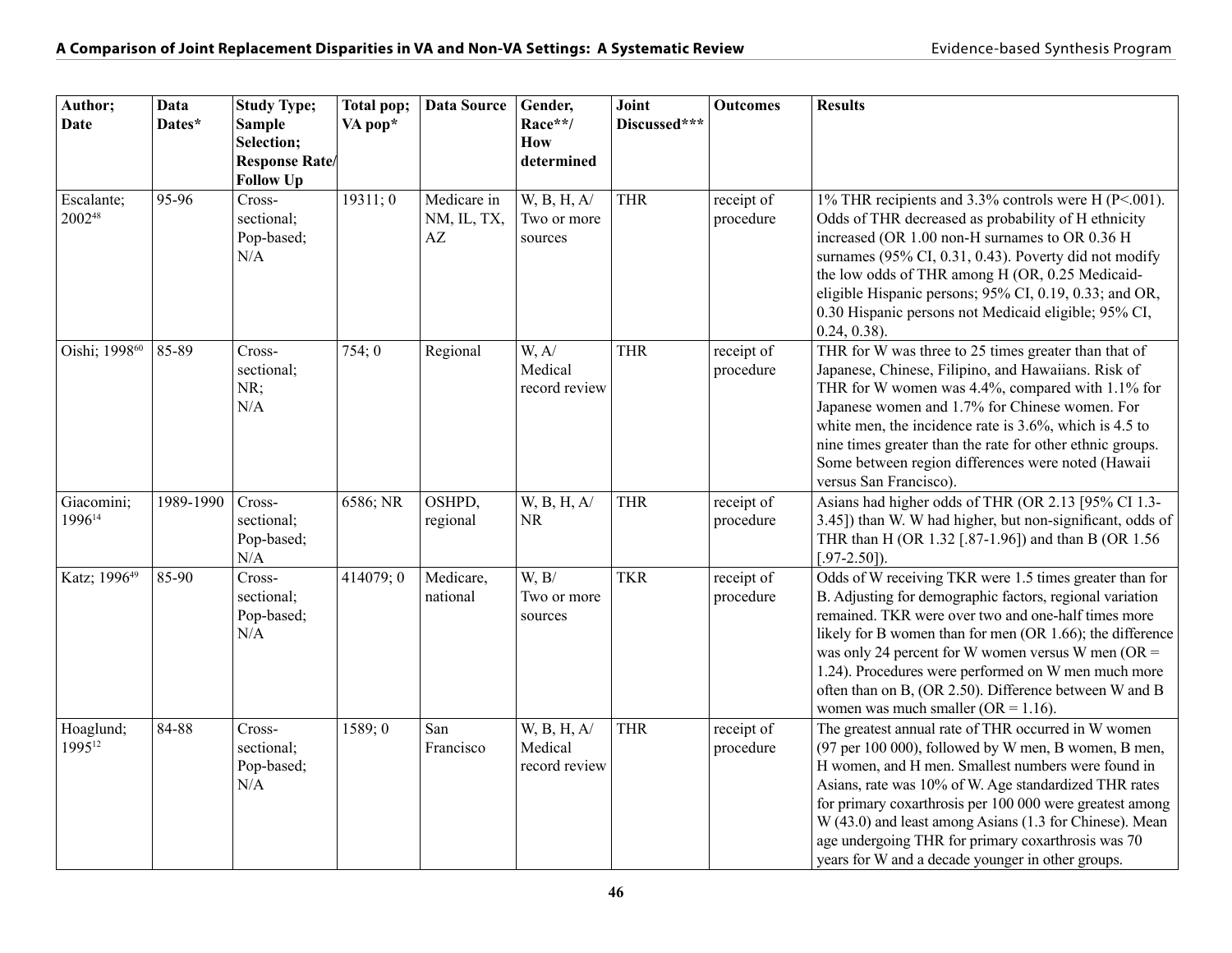| Author;<br>Date               | Data<br>Dates* | <b>Study Type;</b><br> Sample<br>Selection;<br><b>Response Rate</b><br><b>Follow Up</b> | Total pop;<br>VA pop* | <b>Data Source</b>    | Gender,<br>Race**/<br>How<br>determined | Joint<br>Discussed*** | <b>Outcomes</b>                        | <b>Results</b>                                                                                                                                                  |
|-------------------------------|----------------|-----------------------------------------------------------------------------------------|-----------------------|-----------------------|-----------------------------------------|-----------------------|----------------------------------------|-----------------------------------------------------------------------------------------------------------------------------------------------------------------|
| McBean;<br>199450             | 86-92          | Cross-<br>sectional;<br>Pop-based;<br>N/A                                               | a lot: 0              | Medicare,<br>national | W, B/<br>Admin. data                    | TKR, THR              | receipt of<br>procedure                | TKR increased from 1986 and 1992, 98% among white<br>beneficiaries and 121 percent among blacks. In 1992, the<br>rate in blacks was 64% as great as for whites. |
| Wilson;<br>1994 <sup>11</sup> | 1980-1988      | Cross-<br>sectional;<br>Pop-based;<br>N/A                                               | over 3000;<br>NR      | NHANES,<br>Medicare   | W, B/<br>Admin. data                    | TKR                   | receipt of<br>procedure;<br>Rate of OA | B were less often treated with TKR than W (men:<br>OR=3.16 [1.69-5.91]; women: OR=1.55 [1.00-2.41]) for<br>age 65-69.                                           |
| Escarce;<br>19938             | 1986           | Cross-<br>sectional;<br>Pop based;<br>N/A                                               | 1204022; 0            | Medicare,<br>national | W, B/<br>Admin. data                    | TKR, THR              | receipt of<br>procedure                | W are two-fold more likely to undergo THR (RR 2.36)<br>[1.92, 2.89]) or TKR (RR 2.02 [1.63, 2.49]) than blacks.                                                 |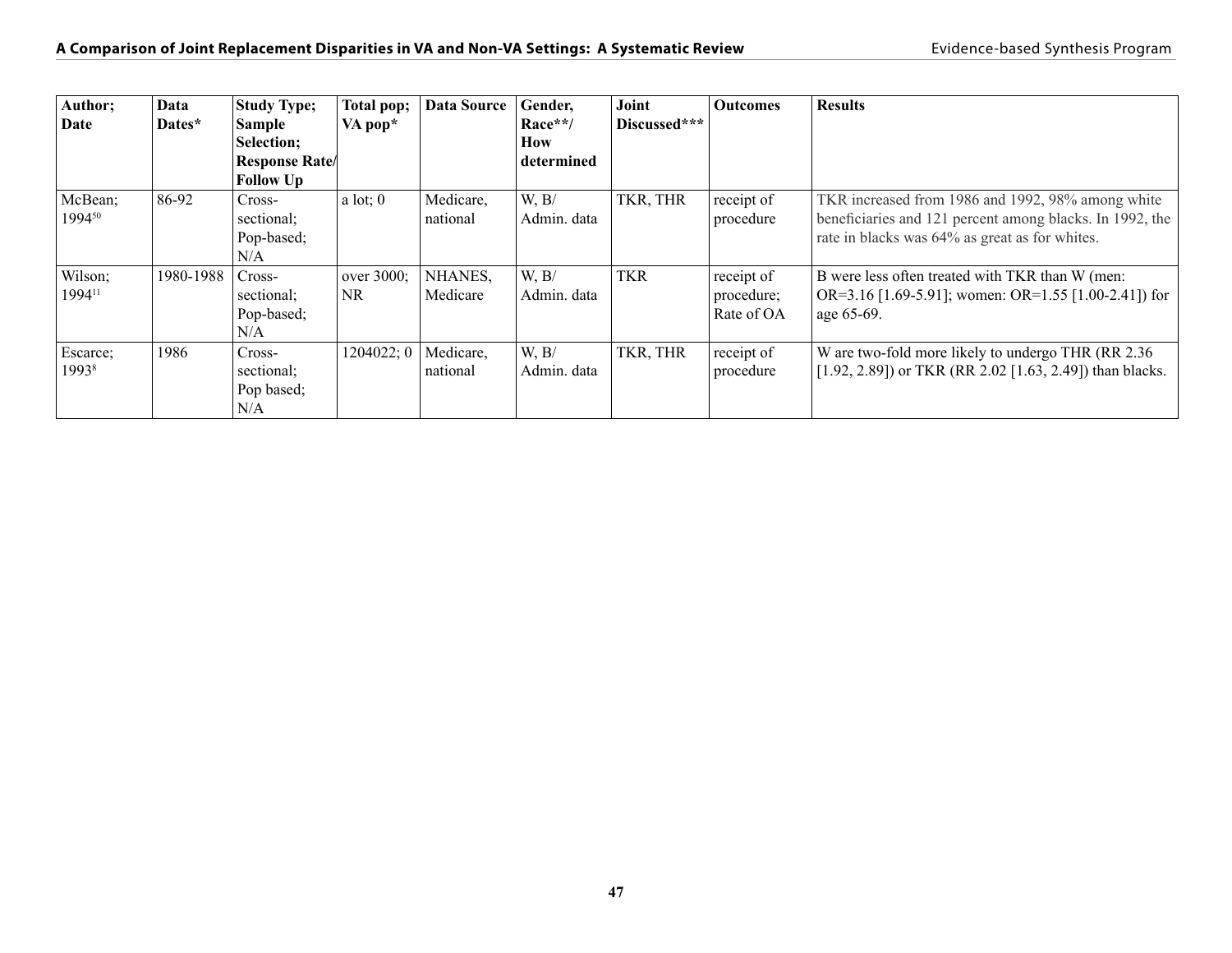| <b>Author; Date</b>     | <b>Data</b><br>Dates* | <b>Study Type;</b><br><b>Sample</b><br>Selection;<br><b>Response Rate/</b><br><b>Follow Up</b> | Total pop;<br>VA pop* | Data Source | Gender/<br>Race**/How<br>determined | Joint<br>Discussed*** | <b>Outcomes</b>                                                                                                                                    | <b>Results</b>                                                                                                                                                                                                                                                                                                                                                                                                                                                         |
|-------------------------|-----------------------|------------------------------------------------------------------------------------------------|-----------------------|-------------|-------------------------------------|-----------------------|----------------------------------------------------------------------------------------------------------------------------------------------------|------------------------------------------------------------------------------------------------------------------------------------------------------------------------------------------------------------------------------------------------------------------------------------------------------------------------------------------------------------------------------------------------------------------------------------------------------------------------|
|                         |                       | <b>Direct Comparison of VA and Non-VA Studies</b>                                              |                       |             |                                     |                       |                                                                                                                                                    |                                                                                                                                                                                                                                                                                                                                                                                                                                                                        |
| Ang; 2009 <sup>30</sup> | 2003-<br>2006         | Cohort/ Case-<br>control;<br>Convenience;<br>91.4%                                             | 676; 388              | Single VA   | W, B/<br>Self-<br>reported          | TKR, THR              | Appropriateness,<br>benefits, barriers,<br>OA severity,<br>length of time to<br>referral; outcome<br>expectations<br>of surgery,<br>perceived risk | Clinical appropriateness (HR 1.95, [95% CI] 1.15-<br>3.32; $P \le 0.01$ ) predicted referral to orthopedic<br>surgery. Neither race (HR 1.30, 95% CI 0.94-2.05;<br>$P=0.1$ ) nor health beliefs (HR 1.0, $P=0.5$ ) were<br>associated with referral status.                                                                                                                                                                                                            |
| Ang; 2009 <sup>31</sup> | 2003-<br>2006         | Cross-<br>sectional;<br>Convenience;<br>684/748                                                | 685; 388              | Single VA   | W, B/<br>Self-<br>reported          | TKR, THR              | Appropriateness<br>for procedure                                                                                                                   | There were no significant racial group differences<br>$(p = 0.3)$ in the proportions of those deemed<br>clinically appropriate for TJR. Controlling for<br>confounders (BMI, SES, education, county<br>vs VA), race was not a predictor of clinical<br>appropriateness for TJR (odds ratio 1.2, 95% CI<br>$[0.8-1.8]$ , P = 0.3).                                                                                                                                      |
| Ang; 2008 <sup>32</sup> | 2003-<br>2006         | Cross-<br>sectional;<br>Convenience                                                            | 691; 390              | Single VA   | W, B/<br>Self-<br>reported          | <b>TJR</b>            | Benefits, barriers,<br>OA severity,<br>arthritis health,<br>belief scale                                                                           | B perceived less benefit from TJR than W (58.1)<br>vs 44.3%; P=0.0001; OR=.60 (.42–.86), P=.005;<br>B more likely to perceive barriers 42.4 vs 30.8%;<br>P=.002; OR=.60, [CI] .42- .86, P=.005); Race not<br>predictive of perceived severity of OA OR=.97<br>$(.62-1.53)$ , P=.9                                                                                                                                                                                      |
| <b>VA Studies</b>       |                       |                                                                                                |                       |             |                                     |                       |                                                                                                                                                    |                                                                                                                                                                                                                                                                                                                                                                                                                                                                        |
| Hausmann<br>201129      | 2005-<br>2008         | Cohort/<br>Case-control;<br>Unclear; Not<br>Specified                                          | 409; 409              | <b>VA</b>   | W, B/Self-<br>reported              | TKR, THR              | Patient-provider<br>communication                                                                                                                  | Visits with B, compared with W, contained less<br>discussion of biomedical topics (B=-9.14, $95\%$ )<br>$CI - 16.73 - 1.54$ ) and more rapport-building<br>statements (B-7.84; 95% CI 1.85-13.82. No racial<br>differences in length of visit, overall amount<br>of dialogue, patient activation/engagement<br>statements, discussions of psychosocial issues,<br>physician verbal dominance, displays of positive<br>affect, or evidence of informed decision making. |

#### **Key Question 2/ Generation 2 Evidence Table**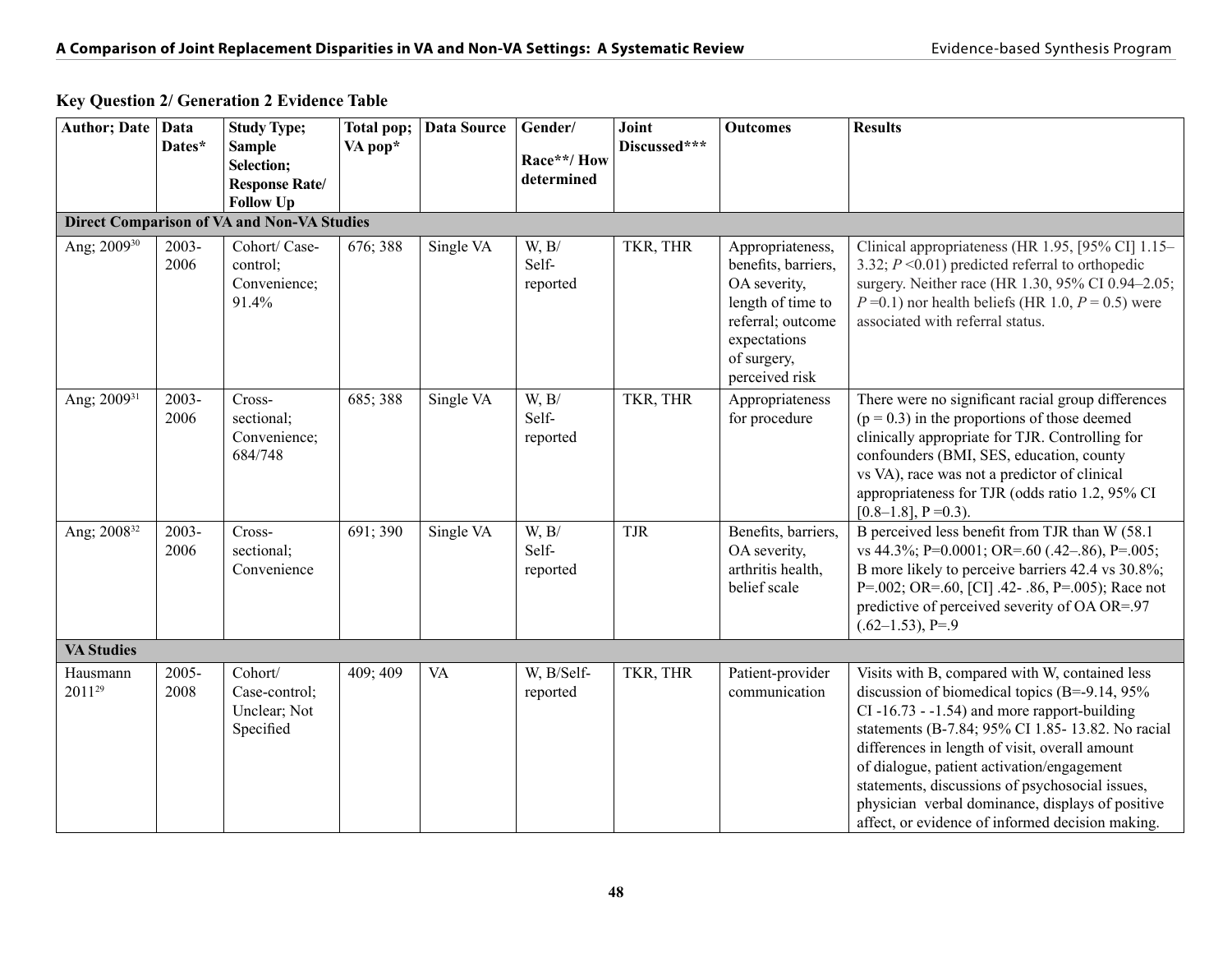| Author; Date Data               | Dates*        | <b>Study Type;</b><br><b>Sample</b><br>Selection;<br><b>Response Rate/</b><br><b>Follow Up</b> | Total pop;<br>VA pop* | <b>Data Source</b> | Gender/<br>Race**/How<br>determined | Joint<br>Discussed*** | <b>Outcomes</b>                                                                                                                     | <b>Results</b>                                                                                                                                                                                                                                                                                                                                                                                                                                                                                                                |
|---------------------------------|---------------|------------------------------------------------------------------------------------------------|-----------------------|--------------------|-------------------------------------|-----------------------|-------------------------------------------------------------------------------------------------------------------------------------|-------------------------------------------------------------------------------------------------------------------------------------------------------------------------------------------------------------------------------------------------------------------------------------------------------------------------------------------------------------------------------------------------------------------------------------------------------------------------------------------------------------------------------|
| Hausmann;<br>2010 <sup>26</sup> | 2005-<br>2008 | Cohort/ Case-<br>control;<br>Unclear;<br>Not specified                                         | 457; 457              | <b>VA</b>          | W, B/<br>Self-<br>reported          | TKR, THR              | recommendation<br>for procedure;<br>receipt of<br>procedure                                                                         | Lower odds of receiving a TJR recommendation<br>for B than W of similar age and disease severity<br>(OR 0.46, [95% CI 0.26-0.83]; P=0.01).<br>Difference was not significant adjusting for patient<br>preference for TJR (OR 0.69, [95% CI 0.36-1.31],<br>P=0.25). TJR less likely for B than W of similar<br>age and disease severity (OR 0.41 [95% CI 0.16-<br>1.0], $P=0.06$ ; difference reduced adjusting for<br>recommendation for procedure at the index visit<br>(OR 0.57 [95% CI 0.21-1.54], P=0.27).                |
| Jones; 2008 <sup>33</sup>       | 999           | Cross-<br>sectional;<br>Convenience;<br>N/A                                                    | 939; 939              | <b>VA</b>          | W, B/<br>Self-<br>reported          | TKR, THR              | prayer for pain,<br>coping strategies,<br>self efficacy                                                                             | B more likely to perceive prayer helpful (OR 3.38,<br>95% CI [2.35 to 4.86]) and use prayer (OR 2.28,<br>$95\%$ [1.66 to 3.13]) to treat osteoarthritis pain as<br>compared to W. B more likely to use coping and<br>praying ( $\beta$ =0.74, 95% CI [0.50 to 0.99]).                                                                                                                                                                                                                                                         |
| Groeneveld;<br>200834           | 2004-<br>2006 | Cross-<br>sectional;<br>Convenience;<br>N/A                                                    | 909; 909              | <b>VA</b>          | W, B/ Self-<br>reported             | TKR, THR              | outcome<br>expectations of<br>surgery                                                                                               | B knee OA patients have lower expectation score<br>(scale 0-76) than W even with adjustment for<br>disease severity, SES, social support, literacy and<br>trust (difference $-3.8$ points [95% CI 1.2, 6.3], and<br>4.2 points (95% CI 0.4, 8.0) among hip patients.                                                                                                                                                                                                                                                          |
| Weng;<br>200744                 | 999           | Experimental;<br>Convenience;<br>Not specified                                                 | 64; 64                | <b>VA</b>          | W, B/ Self-<br>reported             | <b>TKR</b>            | outcome expecta-<br>tions of surgery,<br>willingness to<br>consider surgery,<br>knowledge of<br>surgery, alterna-<br>tive treatment | B had lower (but not significant) expectations for<br>TKR than W for pain (WOMAC score 41 versus<br>34; $P=0.18$ ) and physical function (WOMAC<br>score 38 versus 30; $P = 0.13$ ). B were less likely<br>to have heard of TKR (49% versus 72%; $P = 0.02$ )<br>and less likely to know someone who had TKR<br>$(34\% \text{ versus } 53\%; P=0.05) \text{ than W.}$                                                                                                                                                         |
| Ibrahim;<br>2005 <sup>28</sup>  | 1996-<br>2000 | Cohort/ Case-<br>control;<br>Pop-based;<br>N/A                                                 | 18811;<br>18811       | NSQIP, VA          | W, B, H/<br>Admin. data             | TKR, THR              | complications                                                                                                                       | Rates of non-infection and infection-related<br>complications after TKA were higher among B<br>compared with W (RR 1.50, [95% CI 1.08-2.10]<br>and RR 1.42, [95% CI 1.06-1.90]). H had a higher<br>risk of infection-related complications (RR 1.64,<br>95% CI 1.08-2.49) relative to W. Race/ethnicity was<br>not associated with the risk of non-infection-related<br>or infection-related complications for THR. 30-<br>day mortality was 0.6% following TKA and 0.7%<br>following THR, with no race/ethnicity differences |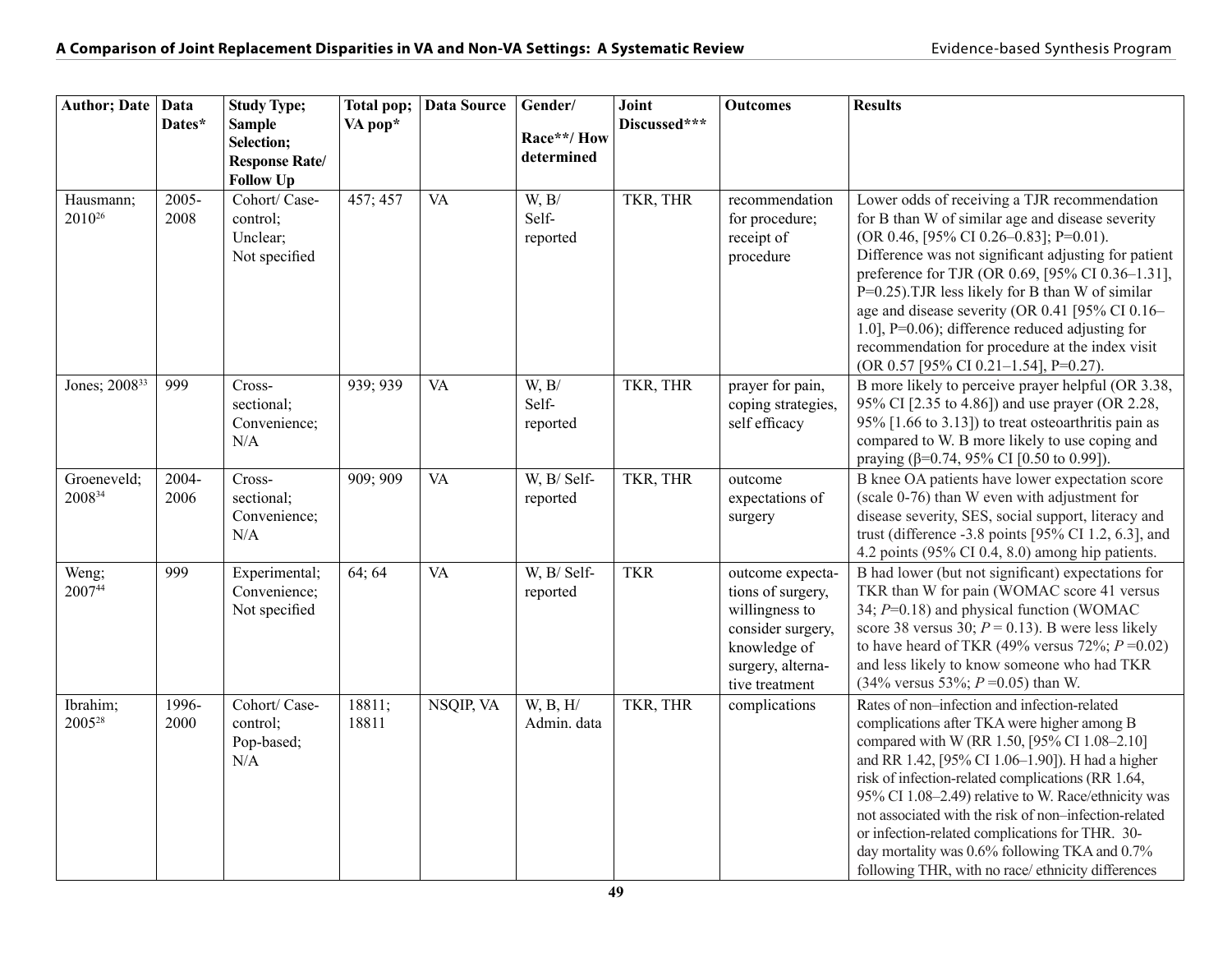| Author; Date   Data            | Dates*        | <b>Study Type;</b><br><b>Sample</b><br>Selection;<br><b>Response Rate/</b><br><b>Follow Up</b> | Total pop;<br>VA pop* | Data Source | Gender/<br>Race**/How<br>determined   | Joint<br>Discussed*** | <b>Outcomes</b>                                                                                             | <b>Results</b>                                                                                                                                                                                                                                                                                                                                                                                                              |
|--------------------------------|---------------|------------------------------------------------------------------------------------------------|-----------------------|-------------|---------------------------------------|-----------------------|-------------------------------------------------------------------------------------------------------------|-----------------------------------------------------------------------------------------------------------------------------------------------------------------------------------------------------------------------------------------------------------------------------------------------------------------------------------------------------------------------------------------------------------------------------|
| Lopez;<br>200536               | 1997-<br>2000 | Cross-<br>sectional;<br>Convenience;<br>728/770                                                | 596; 596              | <b>VA</b>   | W, B/<br>Self-<br>reported            | TKR, THR              | participant/<br>provider<br>relationship,<br>perception access<br>to care, receipt of<br>referral           | B were less likely than W to report difficulty<br>getting medical care (OR 0.54 [0.34-0.88]).<br>B were less likely than W to perceive the patient-<br>physician relationship as excellent (24.7% vs. 36.3%,<br>P<0.0 1) and less likely to have confidence in their<br>primary physician (75.7% vs. 82.6%, P=0.04).<br>Difficulty accessing care outside VA was not different<br>between groups (52.4% vs. 52.2%, P=0.95). |
| Ang; 2003 <sup>37</sup>        | 999           | Cross-<br>sectional;<br>Convenience;<br>38 lost to<br>follow up                                | 558; 558              | <b>VA</b>   | $\overline{W}$ , B/ Self-<br>reported | TKR, THR              | perception of<br>symptoms                                                                                   | B and W were not different in mean scores for<br>WOMAC pain and WOMAC function when<br>stratified by joint space narrowing, osteophyte<br>and Kellgren Lawrence grades. After controlling<br>for important covariates, ethnicity was not a<br>significant predictor of WOMAC pain and<br>function.                                                                                                                          |
| Ibrahim;<br>200338             | 999           | Cross-<br>sectional;<br>Convenience;<br>Not specified                                          | 300; 300              | VA          | W, B/ Self-<br>reported               | TKR, THR              | Perception of<br>pain                                                                                       | B and W patients describe the quality of their chronic<br>knee and hip pain differently. Chronic pain quality<br>descriptions correlate with western Ontario and<br>McMaster Universities Arthritis Index Scores but not<br>radiologic stage of disease. {factor analyses}                                                                                                                                                  |
| Ibrahim;<br>2002 <sup>39</sup> | 1997-<br>2000 | Cross-<br>sectional;<br>Convenience;<br>738/776                                                | 596; 596              | <b>VA</b>   | W, B/ Self-<br>reported               | TKR, THR              | willingness to<br>consider surgery,<br>outcome expecta-<br>tions of surgery,<br>familiarity with<br>surgery | B were less likely than W to be willing to consider<br>surgery for severe arthritis (OR $0.53$ , [95%]<br>CI 0.30-0.96]. After adjustment for outcome<br>expectations, the difference between races in<br>willingness to consider was not significant (OR<br>0.86, [95% CI 0.45-1.63]).                                                                                                                                     |
| Ang; 2002 <sup>40</sup>        | 97-00         | Cross-<br>sectional;<br>Convenience;<br>95%                                                    | 596; 596              | VA          | W, B/ Self-<br>reported               | TKR, THR              | Role of prayer in<br>the management<br>of arthritis,<br>willingness to<br>consider surgery                  | B less willing than W to consider surgery for<br>severe hip or knee arthritis pain (OR .059, [95%<br>CI 0.34-0.99]). B more likely than W to perceive<br>prayer as helpful in managing their arthritis (OR<br>2.1; [95% CI, 1.19, 3.72]).                                                                                                                                                                                   |
| Ibrahim;<br>200241             | 97-00         | Cross-<br>sectional;<br>Convenience;<br>738/776                                                | 596; 596              | VA          | W, B/ Self-<br>reported               | TKR, THR              | QOL                                                                                                         | For patients with chronic joint disease, B less<br>likely than W to rate quality of life as excellent or<br>very good. Difference persisted after adjusting for<br>demographic, clinical, and psychosocial covariates,<br>and severity of osteoarthritis (B=-0.121, P=.004).                                                                                                                                                |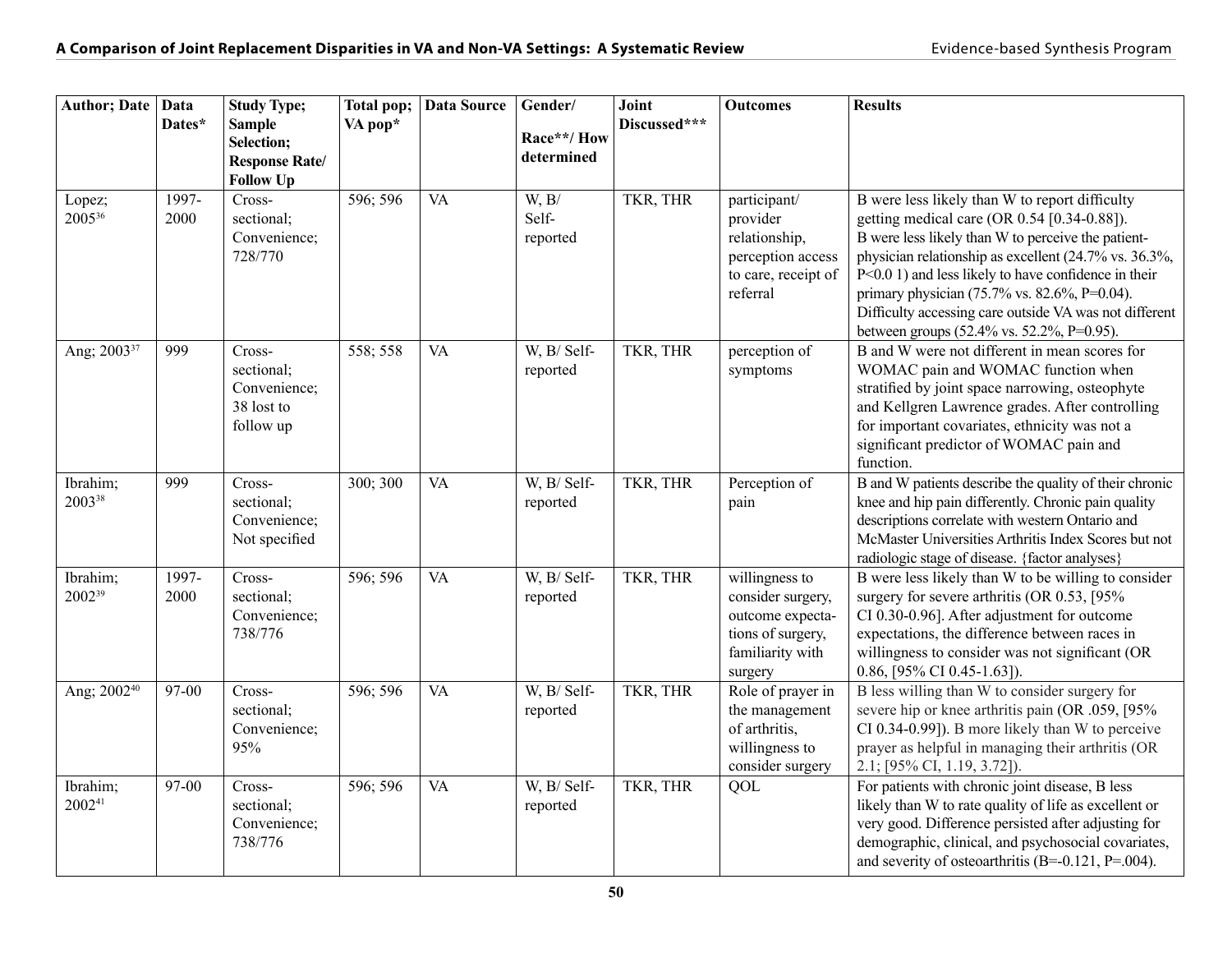| Author; Date   Data           | Dates*        | <b>Study Type;</b><br><b>Sample</b><br>Selection;<br><b>Response Rate/</b><br><b>Follow Up</b> | Total pop;<br>VA pop* | Data Source           | Gender/<br>Race**/How<br>determined      | Joint<br>Discussed*** | <b>Outcomes</b>                                                                                                                  | <b>Results</b>                                                                                                                                                                                                                                                                                                                                                                                                          |
|-------------------------------|---------------|------------------------------------------------------------------------------------------------|-----------------------|-----------------------|------------------------------------------|-----------------------|----------------------------------------------------------------------------------------------------------------------------------|-------------------------------------------------------------------------------------------------------------------------------------------------------------------------------------------------------------------------------------------------------------------------------------------------------------------------------------------------------------------------------------------------------------------------|
| Ibrahim;<br>200242            | 97-00         | Cross-<br>sectional;<br>Convenience;<br>738/776                                                | 596; 596              | <b>VA</b>             | W, B/ Self-<br>reported                  | TKR, THR              | outcome<br>expectations<br>of surgery,<br>knowledge of<br>joint replacement                                                      | B were less likely than W to have family/friends<br>that had TJR (OR 0.39 [.26-.61]) or a good<br>understanding of TRJ (OR 0.62 [.42-.92]). B<br>more likely to expect longer hospital course (OR<br>4.09 [2.57-6.54]), moderate to extreme pain (OR<br>2.61 [1.74-3.89]), moderate to extreme difficulty<br>walking after joint replacement (OR 2.76 [1.83-<br>$4.16$ ]).                                              |
| Ibrahim;<br>200143            | 97-00         | Cross-<br>sectional;<br>Convenience;<br>738/776                                                | 593; 593              | <b>VA</b>             | W, B/<br>Self-<br>reported               | joint<br>replacement  | efficacy arthritis<br>treatment                                                                                                  | B were more likely than W to perceive TJR as<br>efficacious (OR .52 [.28-.98]) and more likely to<br>rely on self-care measures for their arthritis (OTC<br>meds: OR 1.76 [1.14-2.72]); friend/family advice:<br>OR 2.11 [1.44-3.07]); decrease activities: OR 2.22<br>[1.28-3.85]); apply med cream: OR 2.27 (1.38-<br>3.73]). Use of prayer more likely to be perceived<br>as efficacious in B (OR 1.93 [1.19-3.14]). |
| Non-VA Studies                |               |                                                                                                |                       |                       |                                          |                       |                                                                                                                                  |                                                                                                                                                                                                                                                                                                                                                                                                                         |
| Kamath;<br>201077             | 2004          | Cohort/<br>Case-control;<br>Consecutive<br>patients;<br>Not specified                          | 185; N/A              | Single<br>institution | B, Non-B/<br>Medical<br>Record<br>Review | <b>TKR</b>            | outcome of<br>procedure,<br>outcome<br>expectations of<br>surgery                                                                | B men had longer delays to presentation than<br>non B men (29.9 months [CI 17.2, 42.6] vs 20.0<br>months [CI 4.4, 35.6]) and worse 2-year KSS<br>(89.6 months [CI 85.0, 94.2] vs 94.1 months [CI<br>91.2, 97.0]). B women had worse final ROM and<br>similar final gains in ROM (postoperative minus<br>preoperative) controlling for confounders.                                                                      |
| Slover;<br>201078             | 1997-<br>2006 | Cross-sectional;<br>Consecutive<br>patients;<br>Not specified                                  | 3542;0                | Single<br>institution | W, B, H/<br>Self-<br>reported            | TKR, THR              | preop jt function                                                                                                                | Lower function with Harris Hip Scores 4.9 (P<<br>.0001) and 8.77 (P<.001) and Knee Society Scores<br>that were 6.03 (P<.06) and 12.8 (P<.001) points<br>lower in B and H patients than W.                                                                                                                                                                                                                               |
| Suarez-<br>Almazor;<br>201073 | 999           | Qualitative;<br>Unclear;<br>Not specified                                                      | 37,0                  | Single<br>institution | W, B,<br>H/ Self-<br>reported            | <b>TKR</b>            | willingness to<br>consider surgery,<br>outcome expecta-<br>tions of surgery,<br>TKR Knowledge,<br>Current prob knee<br><b>OA</b> | Attitudes and beliefs of surgical decision-making<br>were primarily based on personal experiences.<br>Personal experiences had both positive or negative<br>impacts and included concerns about outcomes<br>following surgery and possible complications. B<br>did not have more concerns or fewer expectations.                                                                                                        |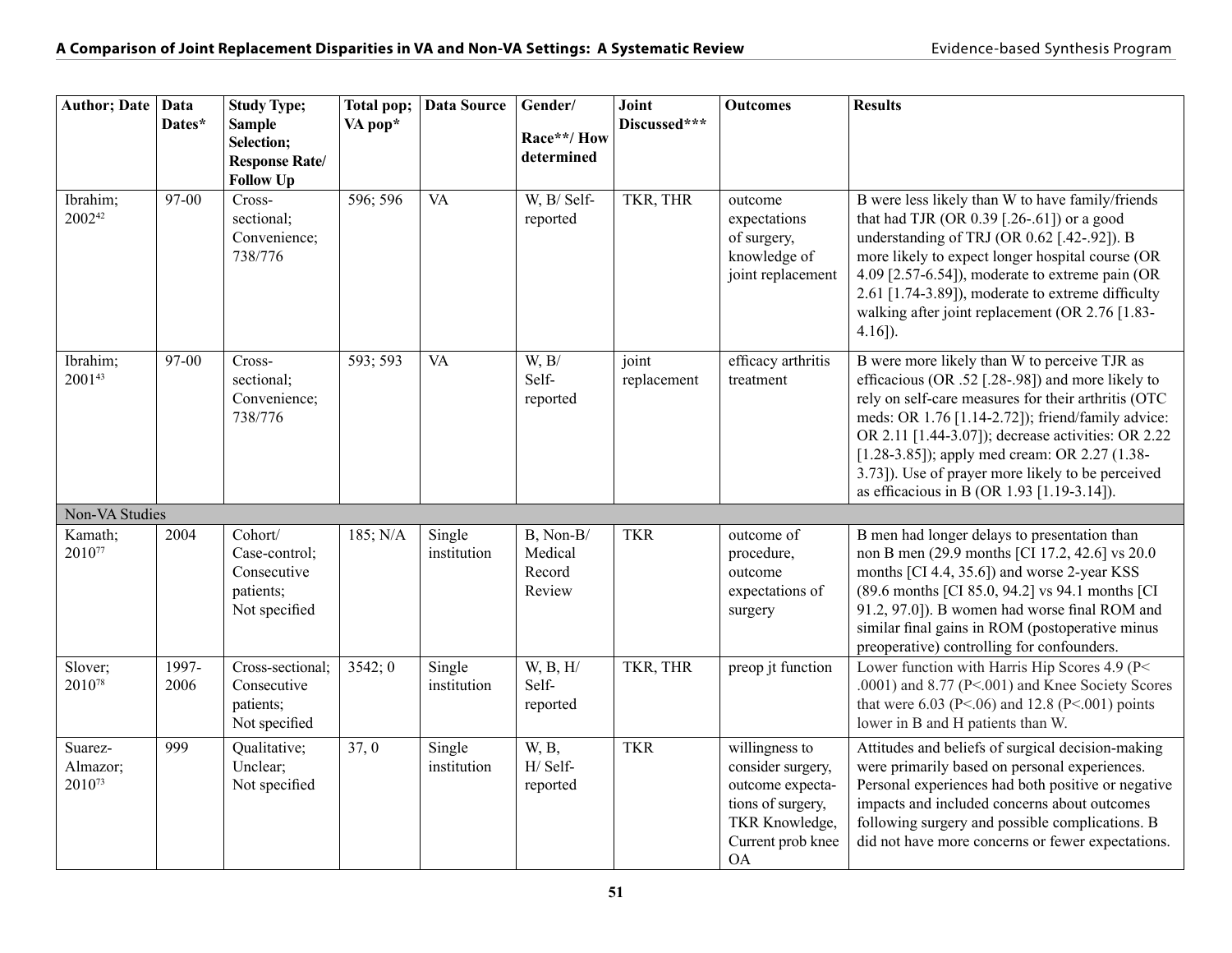| <b>Author; Date</b>       | Data<br>Dates*         | <b>Study Type;</b><br><b>Sample</b><br>Selection;          | Total pop;<br>VA pop* | Data Source                     | Gender/<br>Race**/How         | Joint<br>Discussed*** | <b>Outcomes</b>                                                        | <b>Results</b>                                                                                                                                                                                                                                                                                                                            |
|---------------------------|------------------------|------------------------------------------------------------|-----------------------|---------------------------------|-------------------------------|-----------------------|------------------------------------------------------------------------|-------------------------------------------------------------------------------------------------------------------------------------------------------------------------------------------------------------------------------------------------------------------------------------------------------------------------------------------|
|                           |                        | <b>Response Rate/</b><br><b>Follow Up</b>                  |                       |                                 | determined                    |                       |                                                                        |                                                                                                                                                                                                                                                                                                                                           |
| Epstein;<br>201081        | $2001 -$<br>2004       | Cross-<br>sectional;<br>Pop-based;<br>Not specified        | 25598,0               | <b>NYC</b><br>discharge<br>data | W, B, H, A<br>Admin. data     | <b>THR</b>            | use HVH<br>(hospital), use<br>HVH (surgeon)<br>receipt of<br>procedure | B, Asians, H were more likely to be operated<br>for TJR in low volume hospitals by low volume<br>surgeons than whites (25.3%, 35.0%, 23.0% and<br>15.6%; P<.001)                                                                                                                                                                          |
| Lavernia;<br>201074       | 2000-<br>2002          | Cohort/ Case-<br>control;<br>Convenience;<br>Not specified | 331:0                 | Single<br>institution           | W, B/<br>Self-<br>reported    | TKR, THR              | outcome of<br>procedure, fear of<br>surgery, physical<br>function      | B patients had greater fear before joint arthroplasty<br>compared with W. After surgery, B had higher fear<br>subscale, cognitive subscale, and total PASS score<br>(WOMAC physical function, pain, and total scores.                                                                                                                     |
| Berges;<br>$2008^{80}$    | $2002 -$<br>2003       | Cohort/ Case-<br>control;<br>Pop-based;<br>N/A             | 69793;<br><b>NR</b>   | National                        | W, B, H, A/<br>Admin. data    | <b>THR</b>            | outcome of<br>procedure                                                | B and H had higher odds of discharge to<br>home following hip replacement (B: OR 1.23)<br>[ $1.107 - 1.41$ ] and H: OR 1.5 [ $1.15 - 1.99$ ]). B not<br>significant. Men had higher odds of discharge to<br>home (OR 1.18 [1.01-1.17]). Mean functional<br>status change not predictive of discharge<br>disposition (OR 1.10 [1.10-1.11]) |
| Steel; 2008 <sup>62</sup> | 1998,<br>2000,<br>2002 | Cohort/ Case-<br>control;<br>Pop-based;<br>Not specified   | 14807;<br><b>NR</b>   | National                        | W, B/<br>Self-<br>reported    | TKR, THR              | need for surgery,<br>receipt of<br>procedure                           | Lower receipt of TJR in B (vs W: OR 0.47; CI<br>$0.26-0.83$ or less educated $(0.65; 0.44-0.96)$ .<br>Differences not explained by employment, access,<br>family responsibilities, disability, living alone,<br>comorbidity, or excluding younger than Medicare.                                                                          |
| Hanchate;<br>200857       | 1994-<br>2004          | Cohort/ Case-<br>control;<br>Pop-based;<br>Not specified   | 18439;<br><b>NR</b>   | National                        | W, B, H/<br>Self-<br>reported | <b>TKR</b>            | receipt of<br>procedure                                                | B men (relative to W women) were less likely<br>(OR 0.46 (0.28–0.78), $[P < 0.05]$ ) to receive TKA.<br>Adjusting for economic factors, racial/ethnicity,<br>TKA rates differences for women disappeared,<br>while remaining large for B men (OR 0.56 [0.33-<br>$0.95$ ]).                                                                |
| Kroll; 2007 <sup>76</sup> | 999                    | Qualitative;<br>Convenience;<br>Not specified              | 37; NR                | Single<br>institution           | W, B, H/<br>Self-<br>reported | <b>TKR</b>            | attitudes and<br>beliefs about<br><b>TKR</b>                           | Knee OA is experienced differently by ethnicity<br>and groups, and perceptions of the cause of knee<br>OA vary. Trust is important for H considering<br>TKA. Economic factors do not constrain the<br>decision to have surgery.                                                                                                           |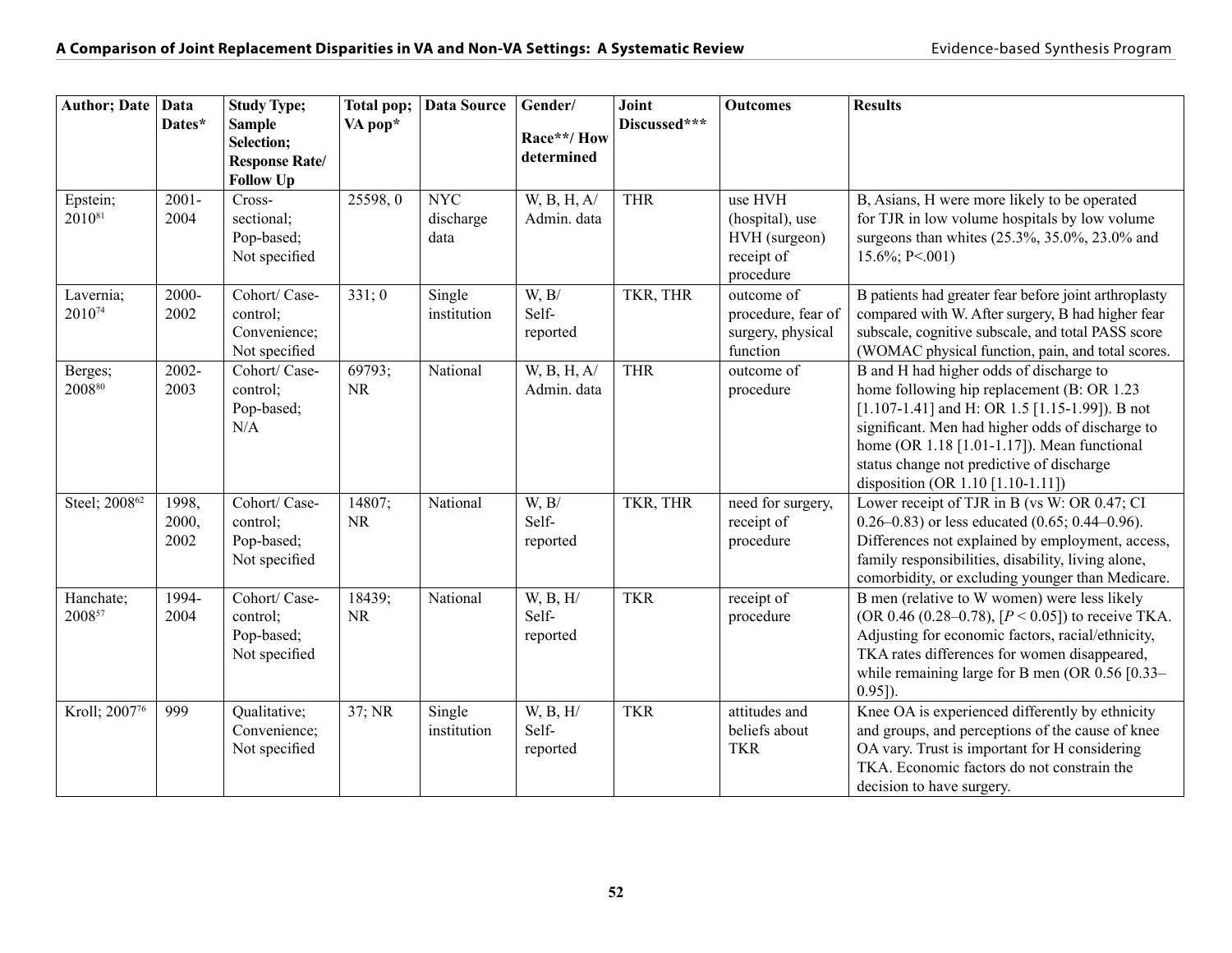| <b>Author</b> ; Date   Data   | Dates*           | <b>Study Type;</b><br><b>Sample</b><br>Selection;<br><b>Response Rate/</b> | Total pop;<br>VA pop* | <b>Data Source</b>                                | Gender/<br>Race**/How<br>determined | Joint<br>Discussed*** | <b>Outcomes</b>                                                                                                                                                             | <b>Results</b>                                                                                                                                                                                                                                                                                                                                                                                |
|-------------------------------|------------------|----------------------------------------------------------------------------|-----------------------|---------------------------------------------------|-------------------------------------|-----------------------|-----------------------------------------------------------------------------------------------------------------------------------------------------------------------------|-----------------------------------------------------------------------------------------------------------------------------------------------------------------------------------------------------------------------------------------------------------------------------------------------------------------------------------------------------------------------------------------------|
| SooHoo;<br>201183             | 1995-<br>2005    | <b>Follow Up</b><br>Cross-<br>sectional;<br>Pop-based;<br>N/A              | 138399;<br><b>NR</b>  | <b>OSHDD</b><br>(California<br>input<br>database) | W, B, H, A/<br>Admin. data          | <b>THR</b>            | receipt by<br>hospital volume                                                                                                                                               | H had higher RRR [3.52 (95% [CI], 2.61-4.74; p <<br>.001)] for the use of a low-volume hospital when<br>compared to W. B (RRR, 1.78; $p = .023$ ) and Asian<br>patients (RRR, 1.77; $p = .048$ ) also had a higher RRR<br>compared to W for the use of low-volume hospitals                                                                                                                   |
| Liu; 2006 <sup>82</sup>       | 2000-<br>2004    | Cross-<br>sectional;<br>Pop-based;<br>N/A                                  | $1E+05;$<br>NR        | <b>OSHDD</b><br>(California<br>input<br>database) | W, B, H, A<br>Admin. data           | <b>TKR</b>            | receipt by<br>hospital volume                                                                                                                                               | B, Asians, and H were more likely to have TKR<br>at low volume hospital than W (RR= $1.32$ [95%<br>CI 1.25-1.39], RR=1.72 [95% CI 1.60-1.81],<br>RR=1.64 [95% CI 1.58-1.69])                                                                                                                                                                                                                  |
| Byrne;<br>200684              | 999              | Cross-<br>sectional;<br>Random digit<br>dialing;<br>Not specified          | 391; NR               | Single<br>institution                             | W, B, H/<br>Self-<br>reported       | <b>TKR</b>            | willingness to<br>consider surgery                                                                                                                                          | B less likely to chose surgery than W (OR 0.63 [CI<br>0.42, 0.93]). Women and older patients were also<br>less likely to choose surgery (OR $0.69$ [0.51, 0.94],<br>OR 0.98 [0.97, 0.99]). Larger reductions in negative<br>symptoms with surgery increased the likelihood of<br>choosing surgery. No difference between the public<br>and patients, and no effect of income level was noted. |
| Suarez-<br>Almazor;<br>200569 | $2001 -$<br>2002 | Cross-<br>sectional;<br>Pop-based;<br>N/A                                  | 198:0                 | Single<br>institution                             | W, B, H/<br>Self-<br>reported       | <b>TKR</b>            | recommendation<br>for procedure,<br>willingness to<br>consider surgery,<br>outcome expecta-<br>tions of surgery,<br>preferences for<br>surgery, familiar-<br>ity of surgery | Physician more likely to discuss TKR with B<br>$(27\%)$ , 15% W, 11% H (P=.04). More W than<br>minorities (B and H combined) considered TKR<br>$(42\% \text{ vs } 28\%; P=.04)$ . No differences between B,<br>H, W being familiar with TKR.                                                                                                                                                  |
| Figaro;<br>200570             | 999              | Cross-<br>sectional;<br>Convenience;<br>104/114                            | 94;0                  | Harlem                                            | B/<br>Self-<br>reported             | <b>TKR</b>            | outcome<br>expectations of<br>surgery                                                                                                                                       | In B with high rate of severe OA (mean QoL<br>7.6 $\pm$ 1.7), few (36%) believed TKR would<br>improve knee pain; and 45% felt surgery would<br>not improve their health.                                                                                                                                                                                                                      |
| Byrne;<br>200485              | 2001             | Cross-<br>sectional;<br>Pop-based;<br>23%                                  | 193;0                 | Harris<br>County                                  | W, B, H/<br>Self-<br>reported       | <b>TKR</b>            | willingness to<br>pay                                                                                                                                                       | Willingness to pay (WTP) as a percentage of<br>income was lowest for B (16.7% for mild<br>OA) as compared to 32.9% W, 26.4% H.<br>Controlling for income, differences in WTP<br>between B and W were significant in multivariate<br>regression analyses, whereas values for H and W<br>were not.                                                                                              |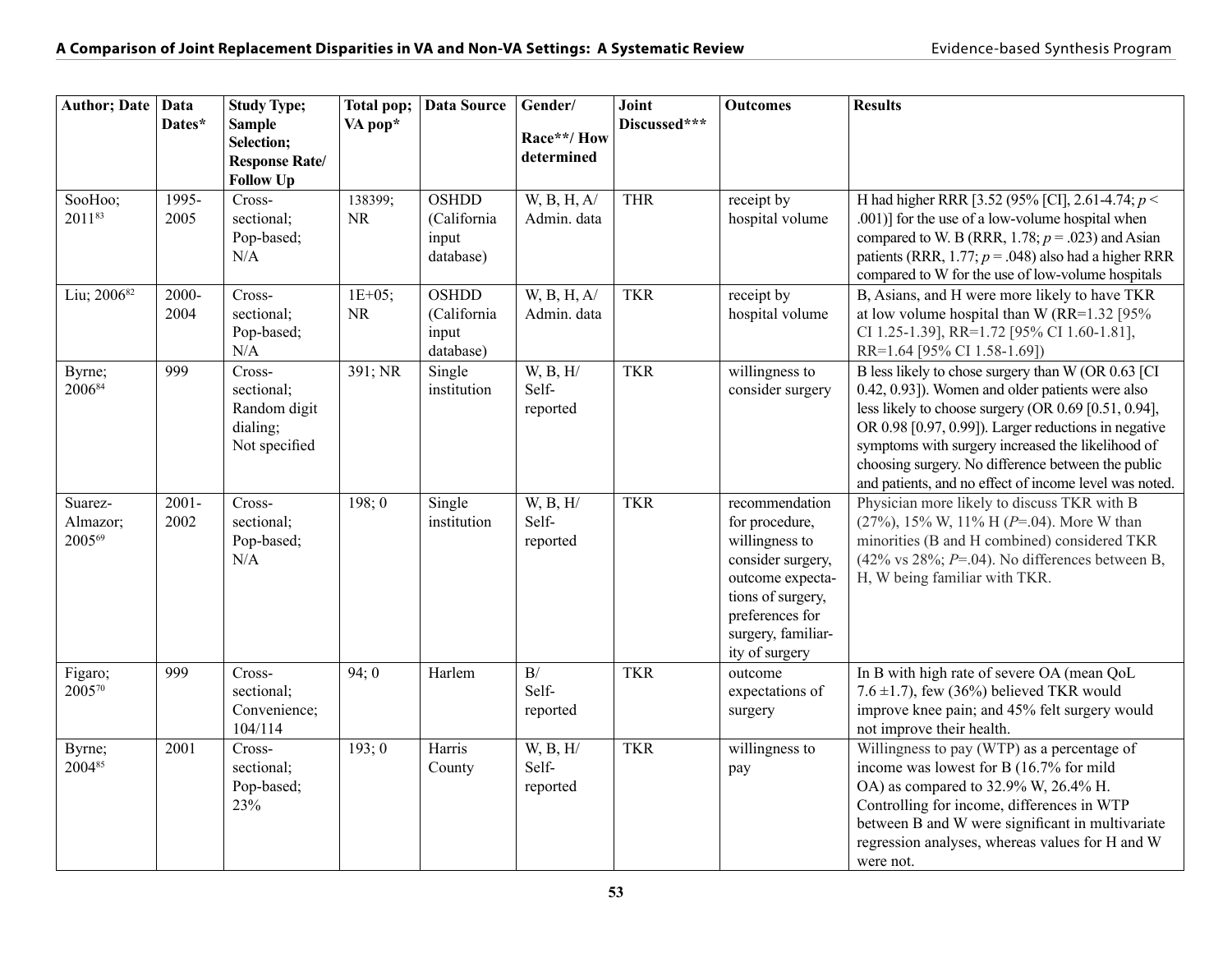| Author; Date   Data    | Dates*        | <b>Study Type;</b><br><b>Sample</b><br>Selection;<br><b>Response Rate/</b><br><b>Follow Up</b> | Total pop;<br>VA pop* | Data Source           | Gender/<br>Race**/How<br>determined            | Joint<br>Discussed*** | <b>Outcomes</b>                                                                                                                       | <b>Results</b>                                                                                                                                                                                                                                                                                                                                                                                                                                                                                                |
|------------------------|---------------|------------------------------------------------------------------------------------------------|-----------------------|-----------------------|------------------------------------------------|-----------------------|---------------------------------------------------------------------------------------------------------------------------------------|---------------------------------------------------------------------------------------------------------------------------------------------------------------------------------------------------------------------------------------------------------------------------------------------------------------------------------------------------------------------------------------------------------------------------------------------------------------------------------------------------------------|
| Figaro;<br>200471      | 999           | Qualitative;<br>Convenience;<br>Not specified                                                  | 94:0                  | Harlem                | $\mathbf{B}/% \mathbf{B}$<br>Self-<br>reported | <b>TKR</b>            | outcome<br>expectations<br>of surgery,<br>briefs and goals<br>surgery, pref stay<br>in current state,<br>relationship w<br>specialist | Content analyses identified 6 themes: preference<br>for natural remedies, negative expectations of<br>surgery, beliefs about God's control, preference for<br>continuing in their current state, relationships with<br>specialists, and fear of surgery or death.                                                                                                                                                                                                                                             |
| Chang;<br>200472       | 1998-<br>1999 | Qualitative;<br>Consecutive;<br>N/A                                                            | 37;0                  | Single<br>institution | W, B/<br>Self-<br>reported                     | <b>TKR</b>            | concern about<br>surgery                                                                                                              | B women asked the most questions about criteria<br>for TKR; W women asked about drawbacks from<br>surgery; W men asked about devices; B men asked<br>about financial issues and insurance coverage.<br>Only W asked about intraoperative issues. W<br>women asked about recuperation, functional<br>recovery and pain, B women asked about long-<br>term outcomes and support after surgery. W men<br>asked about QOL and B men asked no questions.<br>W men had greatest factual knowledge about<br>surgery. |
| Ottenbacher;<br>200379 | 1994-<br>1998 | Cross-<br>sectional;<br>Pop-based;<br>N/A                                                      | 12328;<br><b>NR</b>   | 4DSMR,<br>national    | W, B, H, A/<br>Two or more<br>sources          | TKR, THR              | outcome of<br>procedure                                                                                                               | W and B were $(P < 0.05)$ more likely to be<br>discharged home alone and responsible for their<br>own care than Asian or H. 36% H after THA or<br>TKA received inpatient medical rehabilitation 58%<br>W, 67% B, and 56% Asians.                                                                                                                                                                                                                                                                              |
| Blake;<br>200275       | 999           | Cross-<br>sectional;<br>Pop-based;<br>44%                                                      | 970;0                 | Medicare<br>Manhattan | W, B/<br>Two or more<br>sources                | hip/knee<br>surgery   | Social network,<br>Perception of<br>benefit of arthritis<br>treatment                                                                 | 42% B compared 65% W reported knowing<br>someone who had surgery for hip or knee pain<br>$(P<.0001)$ . B less likely that W to report that<br>surgery had helped someone they knew with hip<br>or knee pain (but not significant). B more likely to<br>have sought care in ER/clinic 22% vs $9\%, P < .005$ )<br>and less likely to have seen an orthopedic surgeon<br>$3\%$ vs $15\%, P < .0001$ ). No racial differences in use<br>of self-treatments (OTC, herbs PT, health/cold)                          |